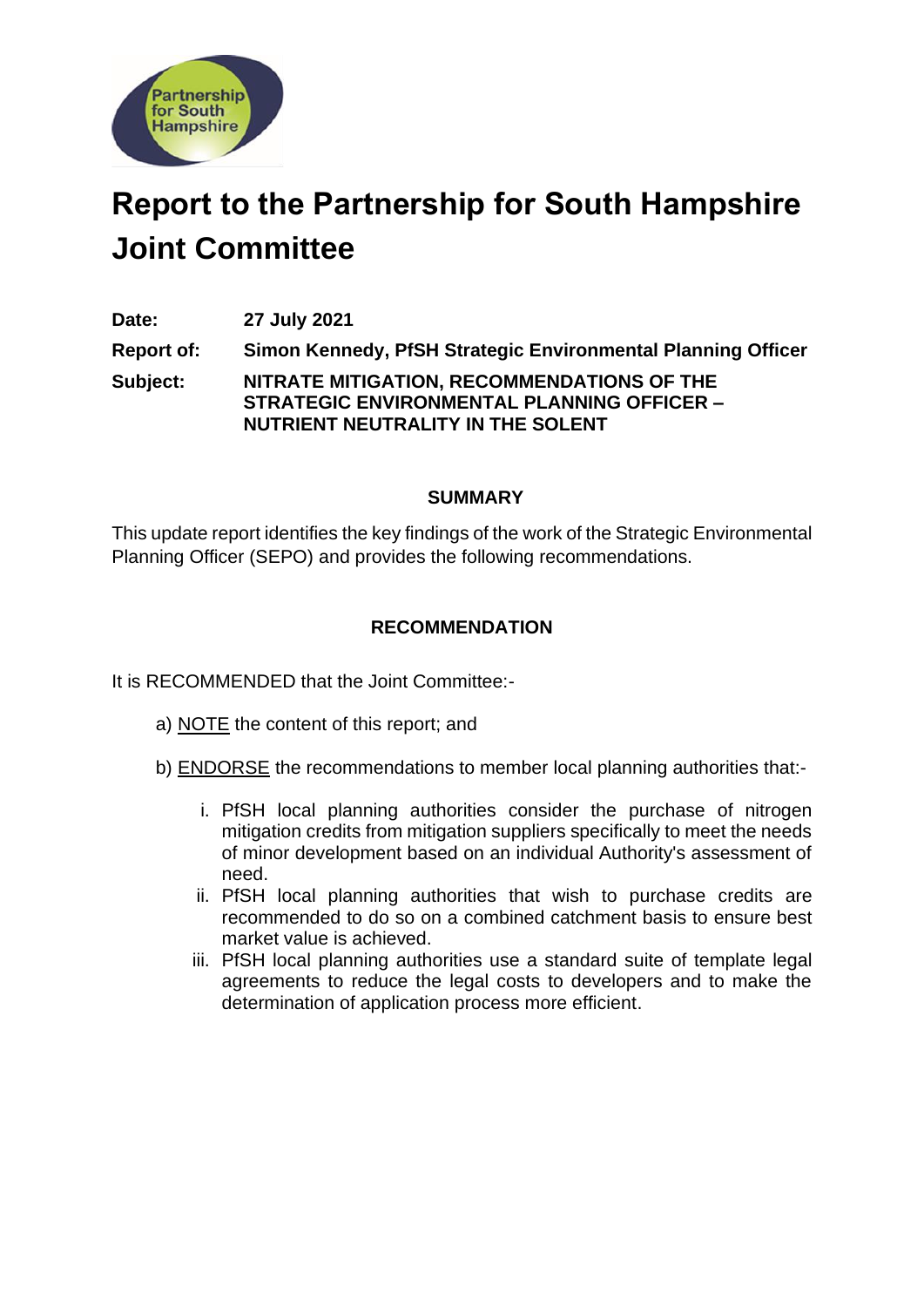# **Background**

- 1. The water environment around the Solent area is recognised as one of the most important for wildlife in the UK. Sites within the Solent are protected by water environment, conservation of habitats and species regulations, as SPA, SAC and Ramsar. The quality of the water, and therefore, impacts from wastewater outfalls, are therefore a potential impact/concern for the condition of these sites and the wildlife they support.
- 2. The impact of new build development on protected sites must be recognised in all proposals that are subject to a Habitats Regulations Assessment. Details relating to the impact of effluent from new development on the protected sites in the Solent, and the need for a nutrient neutral approach for future development has been reported to the Partnership for South Hampshire (PfSH) previously<sup>1</sup>.
- 3. Advice available from [Natural England](https://www.push.gov.uk/wp-content/uploads/2020/06/Natural-England%E2%80%99s-latest-guidance-on-achieving-nutrient-neutrality-for-new-housing-development-June-2020.pdf)<sup>2</sup> provides information on both the conservation status of the protected sites and the nutrient neutral approach. Natural England have also developed a nutrient calculator which enables a quantifiable assessment of the likely significant effect from development to be made, as well as the ability for different forms of land use change to mitigate that effect. The advice of Natural England has recently been considered fit for purpose by the High Court with appropriate application of the precautionary principle<sup>3,4</sup>.
- 4. The Natural England nutrient calculator provides outputs expressed in kilograms of total nitrogen per year. The term total nitrogen (TN) is the sum of nitrate-nitrogen (NO3-N), nitrite-nitrogen (NO2-N), ammonia-nitrogen (NH3-N) and organically bonded nitrogen. One kilogram of total nitrogen per year (kg/TN/yr) is commonly referred to as one 'mitigation credit'.
- 5. In light of the advice from Natural England, and associated case law, our aim is to develop a PfSH-wide strategic approach to mitigation in order to achieve nutrient neutral development – and assist in the delivery of planned housing development compliant with the Habitats Regulations.

# **Work Undertaken by Strategic Environmental Planning Officer**

- 6. Recognising that the issue of total nitrogen, and its impact on protected sites and development, crossed local planning authority (LPA) administrative boundaries, the Partnership for South Hampshire appointed a Strategic Environmental Planning Officer (SEPO) who commenced his role in late December 2020. The primary purpose of the SEPO is to assess options to allow sustainable development to be undertaken in regard to its total nitrogen impact on protected sites.
- 7. In addition to the member authorities of the Partnership for South Hampshire, the SEPO post is also part funded by South Downs National Park Authority,

<sup>1</sup> PfSH Joint Committee Meeting Page - [Nutrient Neutrality Updates from 2019 -](https://www.push.gov.uk/work/our-meetings/joint-committee/) 2021

<sup>&</sup>lt;sup>2</sup> [Natural-England's-latest-guidance-on-achieving-nutrient-neutrality-for-new-housing-development-](https://www.push.gov.uk/wp-content/uploads/2020/06/Natural-England%E2%80%99s-latest-guidance-on-achieving-nutrient-neutrality-for-new-housing-development-June-2020.pdf)[June-2020.pdf \(push.gov.uk\)](https://www.push.gov.uk/wp-content/uploads/2020/06/Natural-England%E2%80%99s-latest-guidance-on-achieving-nutrient-neutrality-for-new-housing-development-June-2020.pdf)

<sup>&</sup>lt;sup>3</sup> Save Warsash and the Western Wards, R. (On the Application of) v Fareham Borough Council [\[2021\] EWHC 1435 \(Admin\) \(28 May 2021\) \(bailii.org\)](https://www.bailii.org/ew/cases/EWHC/Admin/2021/1435.html)

<sup>4</sup> [Wyatt, R. \(On the Application of\) v Fareham Borough Council \[2021\] EWHC 1434 \(Admin\) \(28 May](https://www.bailii.org/ew/cases/EWHC/Admin/2021/1434.html)  [2021\) \(bailii.org\)](https://www.bailii.org/ew/cases/EWHC/Admin/2021/1434.html)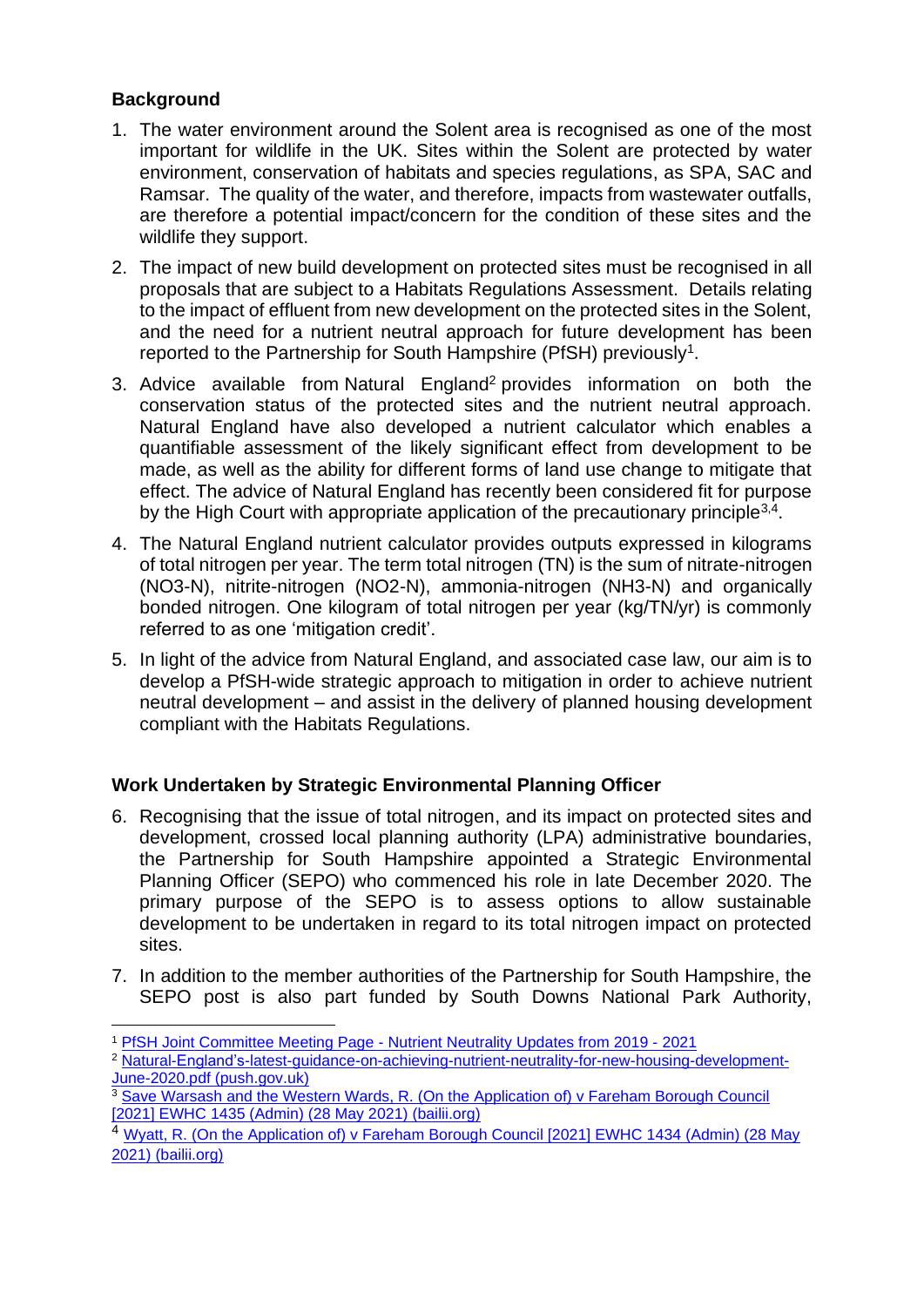Basingstoke and Deane Borough Council and Chichester District Council all of which are also within the impacted catchment areas of the Solent.

- 8. In order to inform the work of the SEPO the first work undertaken was substantive stakeholder engagement. In the initial round of stakeholder engagement over 40 substantive stakeholder engagement meetings took place, these included:
	- Meetings with LPAs
	- Meetings with government agencies such as DEFRA, EA and NE
	- Meetings with possible providers of mitigation land, agents and developers
	- Meetings with water and drainage providers
	- Attending webinars to raise awareness and generate mitigation leads.
- 9. The stakeholder engagement process is ongoing and iterative. However, the findings of the SEPO with regard to key themes has been verified by the same results arising from the stakeholder engagement programme undertaken by the DEFRA Solent Trading Platform Team. The main findings from this work were:
	- The availability of mitigation options to allow sustainable development is insufficient to meet the need for new housing
	- There exists significant uncertainty (cost and time) relating to the legal framework to secure mitigation through the planning process.
	- There is a disproportionate impact on SMEs and deliverers of minor development due to the administrative and legal costs associated with delivering mitigation through the planning process
- 10.The SEPO is on one of the working groups for the DEFRA Solent Trading Platform and this forms a key stakeholder engagement activity. The work of the SEPO and the DEFRA Solent Trading Platform are closely managed to ensure a joined-up approach to the issue of enabling sustainable development in the short, medium and long term. More information on the DEFRA trading platform can be found at **Appendix 1**.
- 11.The stakeholder engagement process has informed the further work undertaken by the SEPO shown in the following sections.

# **Availability of Credits**

- 12.In 2020 PfSH successfully bid for a £2m loan from the Solent Local Enterprise Partnership (LEP) from the Government's Getting Building Fund to be used to secure off site mitigation land in order to assist in unlocking the delivery of housing which has been on hold due to the nutrient neutrality issue. The Solent LEP advised that the Hampshire and Isle of Wight Wildlife Trust would act as its preferred strategic partner to oversee a land use change mitigation scheme funded with the proceeds of PfSH's bid.
- 13.Along with schemes brought forward by the Hampshire and Isle of Wight Wildlife Trust, there are also several other schemes available to mitigate the impact of nutrients for development
- 14.In order to ascertain whether availability of credits remains a key issue within the Solent region, a full assessment of supply and demand for nitrogen mitigation was undertaken. The situation is complicated by the fact that development in some parts of South Hampshire can be off-set in several different catchments in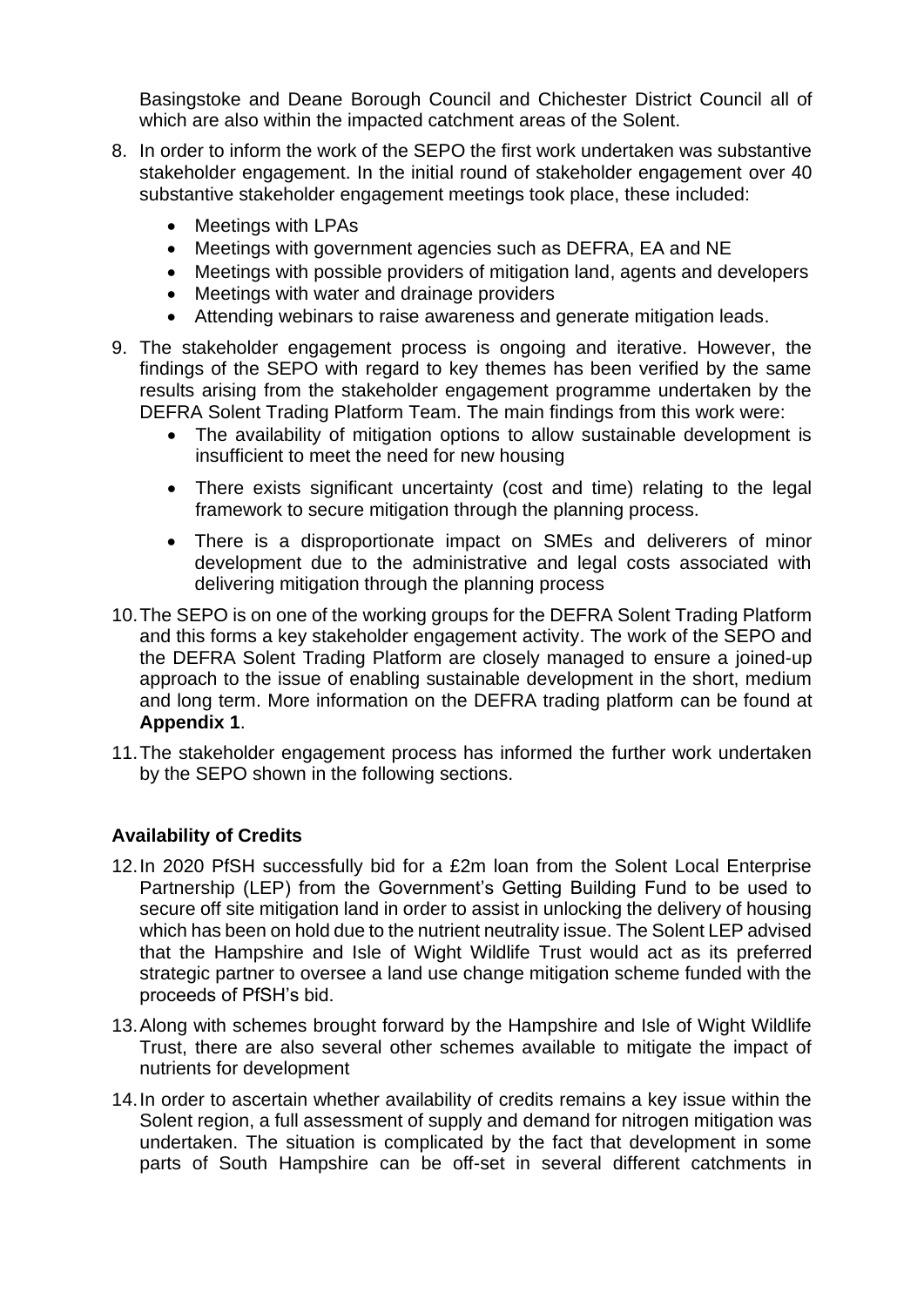accordance with Natural England's advice note (June 2020). However, the overall supply and demand assessment found that within the East Hampshire catchment there is sufficient supply of mitigation to meet the needs of development in the medium to long term (over 5 years of supply). Within the Chichester and Test and Itchen catchments there is sufficient supply of mitigation to meet the immediate need (backlog) and the short to medium term need (1-5 years of supply). The New Forest catchment is the only catchment that does not have sufficient mitigation to meet the immediate need for development (backlog).

15.As well as supply of mitigation already available in the market as described in paragraph 4.3, there are also a number of emerging schemes that are likely to provide further mitigation to satisfy the need for the New Forest catchment. A full analysis of the supply and demand position for each catchment can be found at **Appendix 2**.

### **Impact on Minor Development**

- 16.The stakeholder engagement highlighted a disproportionate impact on the cost of delivering nitrogen mitigation in through the current open market mechanism.
- 17.Further investigation has found that there is a disproportionate financial cost to smaller development in the current open market system. The disproportionate impact is due to legal and arrangement costs involved with securing mitigation, the extra arrangement cost is not considered sufficient to make any significant difference in viability. The impact of the disproportionate financial burden on minor development and small and medium enterprises (SMEs) can be found in **Appendix 3**.
- 18.Additionally to the direct financial costs to developers, smaller-scale developers can face difficulties in accessing mitigation credits for two reasons. Firstly, they tend to lack the in-house skills and resources required to deal in complex legal agreements (see section 6) and secondly, private mitigation suppliers tend to prefer to sell credits to larger developers where there is less administration time spent proportionately to the size of the purchase.
- 19.A reduction in legal costs through a strategic approach to the legal framework by local authorities may reduce the proportionate impact on smaller development and SMEs. However, without intervention by LPAs a disproportionate impact will remain.
- 20.The potential consequences of a disproportionate impact could include detrimental repercussions relating to:
	- Planning Implications
		- Meeting national and local planning objectives, including the NPPF (2019) requirement for 10% of all planned development to be on sites of less than 1 hectare.
		- Impact on brownfield, windfall and regeneration development
		- Reduced ability to ensure the right houses are built in the right places (housing supply and housing need)
	- Wider Implications
		- Jobs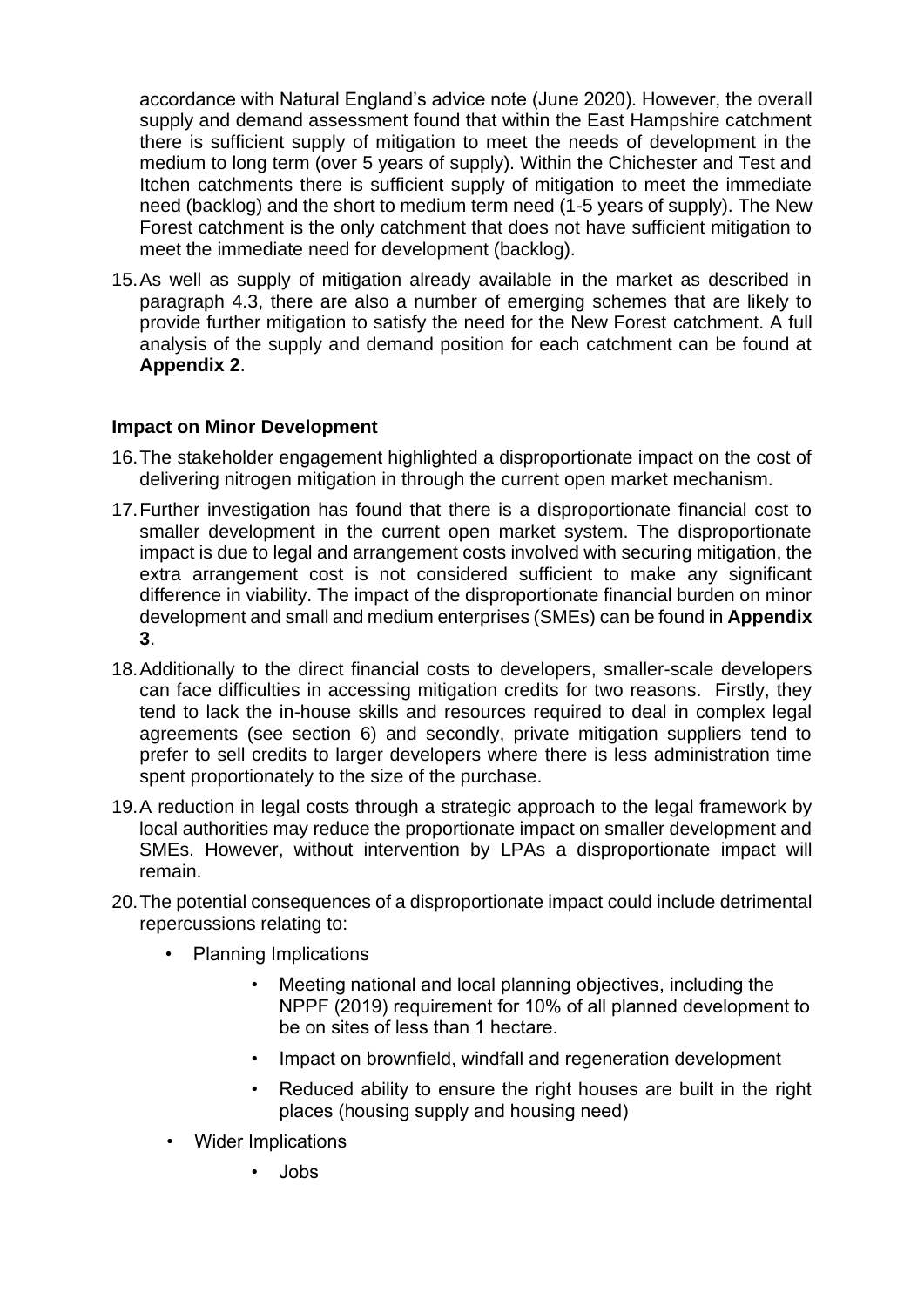- Local economy
- **Skills**

# **Legal Framework to Support Mitigation**

- 21. The stakeholder consultation process highlighted that the complex legal agreements required to support third party mitigation land through the planning process is currently both expensive and time consuming. Currently, securing available mitigation through the planning system involves complex, often multipartite agreements, made under Section 106 of the 1990 Town & Country Planning Act (s.106), for each individual permission providing new overnight accommodation.
- 22.When considered in the context of the current and future supply of credits, a standardised approach to managing the risk of enforcement action for privately owned mitigation sites is a key factor in stimulating uptake of mitigation and delivery of sustainable development.
- 23.By dealing with the management and monitoring considerations up-front, to secure effective mitigation in perpetuity, it is likely that the backlog of development can be permitted more efficiently and in less time. It may also provide greater certainty to mitigation providers and facilitate further mitigation schemes coming forward. The need to deal with securing the management and monitoring upfront has been backed up by the results from the stakeholder engagement referenced in section 2.
- 24.Fareham Borough Council have developed an approach to the satisfaction of the LPA, NE, the mitigation provider and the development industry. The approach covers the majority of the required legal work up-front with mitigation providers and allows a much simpler approach to legal agreements on an individual application basis, particularly by transferring enforcement powers for mitigation sites outside of the administrative area of the permitting LPA. It is intended to use this approach to provide a framework of legal template agreements to substantially reduce both the cost and time related to securing mitigation through the planning process. The legal approach developed by Fareham Borough Council was not one of the grounds for the recent Judicial Reviews that dealt with nutrient neutrality. Although the draft legal template will require further consideration by individual LPAs, a copy of the draft template can be found at **Appendix 4**.

# **Options Assessment**

25. In the context of LPAs meeting their policy objectives for housing need<sup>5</sup> through the plan making and planning decision making processes, there are a range of potential options available to LPAs based on the evidence provided in this report and an individual LPAs approach to risk. This section provides a summary of the main options available to LPAs and informs the recommendations of this report. The conclusions reached have been informed by communication with the SEPO Steering Group (consisting of officers from the constituent LPAs) and individual meetings with LPAs.

# No Intervention

<sup>5</sup> National Parks have no requirement to meet housing need as per footnote 6 – Paragraph 11 of the NPPF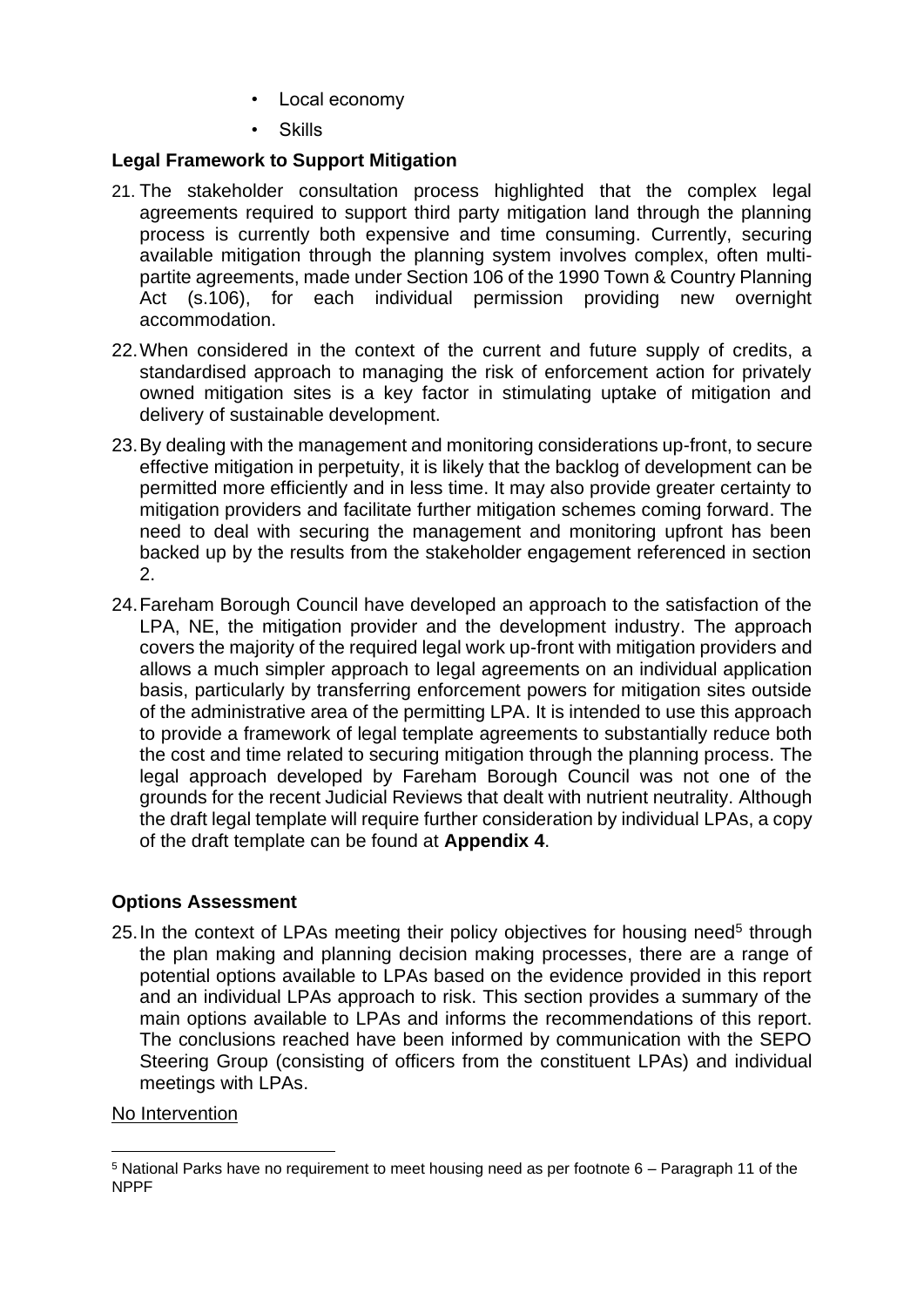- 26.Local Authorities have no statutory duty to provide mitigation for future development. However, they do have a legal requirement to consider the availability of mitigation in compliance with the Habitat Regulations, as a competent authority, when plan making or planning decision making.
- 27.**Appendix 1** shows that there is now sufficient supply in the nutrient mitigation market to supply the immediate need for development across all catchments apart from the New Forest Catchment. Evidence suggests that further mitigation sites will become available to the market across all catchments, including in the New Forest catchment.
- 28.Although the immediate and short term need are likely to be met, mainly from privately owned commercial mitigation schemes, it is clear that the emerging open market system may have a disproportionate impact on minor development (see Section 4) and the speed at which planning applications can be determined may be limited due to the complex legal frameworks required (see Section 5).

### Conclusion of do-nothing scenario

- 29.If LPAs take no action, and do not use a joined-up approach to the legal agreements to secure mitigation in perpetuity, then it is likely that the residential and overnight accommodation market will be slow to recover. The slowness of recovery would be a result of the length of time it would take to process the backlog of applications, and the expected rush of new applications, under the open market system.
- 30.It is anticipated that in a do-nothing scenario there could be a detrimental impact on LPAs ability to meet housing delivery test, and 5-year supply, benchmarks in the short term whilst also having a detrimental impact on place making and economic objectives as shown in paragraphs 12-20 of this report. As a minimum LPAs should seek some level of conformity in the approach to a legal framework to support privately owned mitigation sites through the planning process. However, it is fully recognised that the degree of intervention will be a decision for individual planning authorities, having regard to development viability and the profile of planned development in their respective areas.

### Strategic Scheme – LPA Led Scheme

- 31.This option would consist of each LPA providing a contribution that would create a central funding pot. The funds would then be used to purchase the control of land for nitrogen mitigation purposes, through either a long lease or freehold purchase.
- 32.As no river/groundwater catchments are able to serve all development over the impacted area, advice from Natural England suggests this option would require a minimum of six strategic sites to cover all of the Local Authorities in the Solent impacted by the issue.
- 33.The considerations when assessing the business case for a strategic, LPA led scheme, vary greatly between catchments and relate to factors such as market saturation, future price of credits and land cost and availability.
- 34.Although in a LPA led scheme there may be greater ability to ensure added benefits are provided through the control of a site for nitrogen mitigation, as well as some potential to receive a significant return on capital, there are also significant financial risks associated with the delivery of such a scheme. The risks mainly relate to future changes in the way nitrogen mitigation is provided and the future open market cost of credits. A review of the potential changes to the mitigation market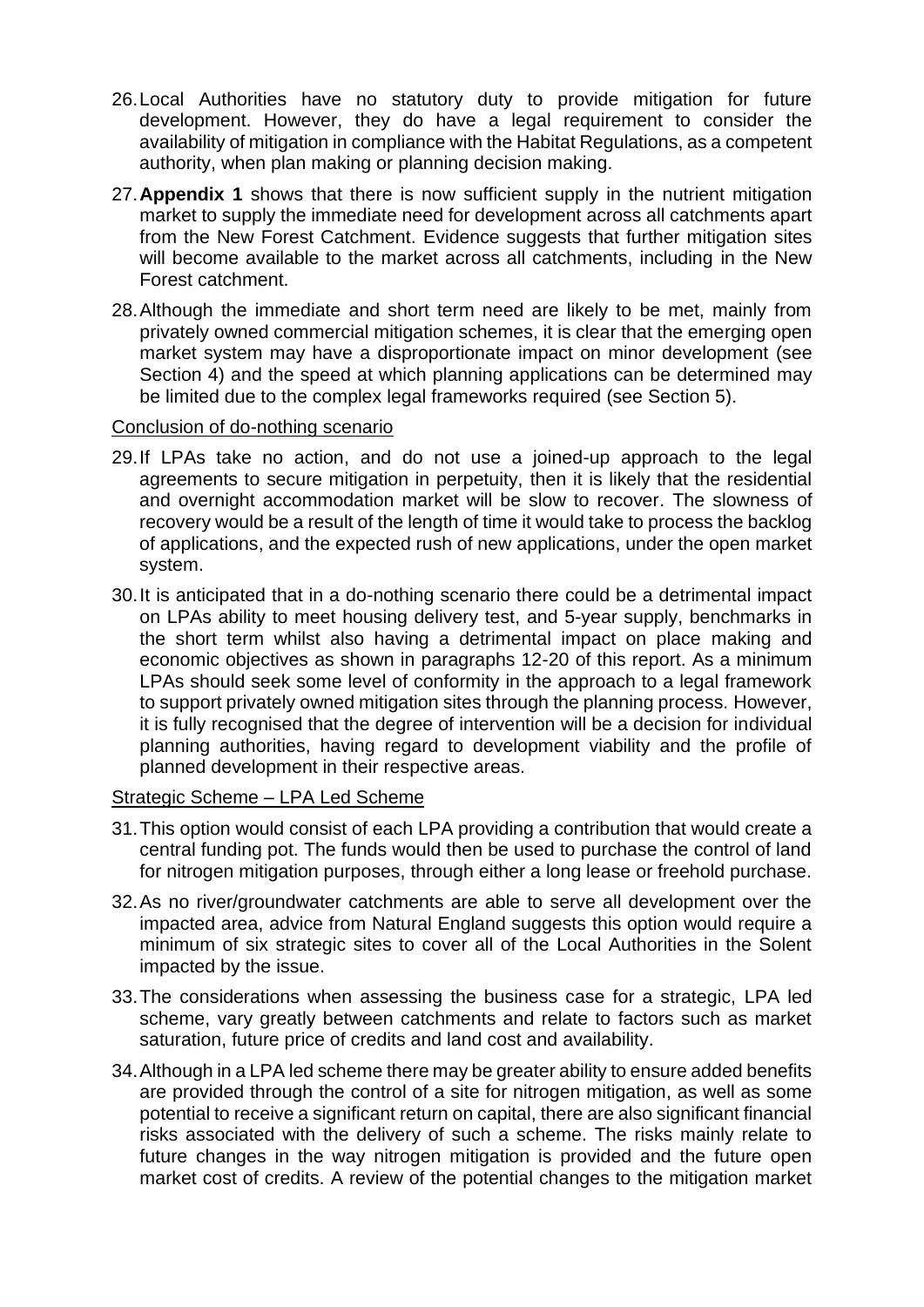can be found at Appendix 1. A review of the financial considerations to LPAs relating to the purchase or control of mitigation sites can be found in Exempt **Appendix 5**.

### Conclusions of LPA Led Strategic Scheme Option

- 35.It is clear that there is the potential for a return on investment to Local Authorities through the purchase or long lease of land for the purposes of nitrogen mitigation, this option would also provide the simplest and quickest route for developers to obtain their required mitigation as well as provide significant scope to deliver additional benefits on the site such as nature conservation or public access.
- 36.Notwithstanding the potential advantages of a LPA led scheme there is significant risk associated with the purchase or long-term lease of land to provide LPA led mitigation schemes. The risks relate to:
	- uncertainty regarding the future quantum of credits available in the market and the associated impact on the market value of the credit in a competition scenario,
	- potential changes in the need for mitigation or the way mitigation is provided through interventions by stakeholders such as Southern Water or DEFRA and
	- the ongoing management and liability regarding control of the asset.
- 37.Local Authorities should certainly not be discouraged from developing their own mitigation offer. However, due to the potential financial risks and variances across the catchment areas it is considered, in consultation with LPAs, that a fully strategic approach involving LPA led schemes is not appropriate for all Local Authorities.

### Strategic Scheme – LPA Purchase of Credits from Existing Schemes

- 38.Local Authorities have the option to purchase credits directly from mitigation providers. By purchasing credits under a overarching legal agreement Local Authorities will be able to sell mitigation credits directly to developers seeking planning permission., This approach would substantially reduce the time it takes for permissions to be granted and mitigate the impact on minor development shown in Section 4 of this report.
- 39.In this scenario individual Local Authorities would buy relatively small amounts of credits in tranches. By purchasing a smaller amount of credits Local Authorities are much better placed to control financial risks associated with option 2 (Appendix 5). Appendix 4 shows that there may be substantial changes to the mitigation market in the future. For example, the DEFRA trading platform may have a significant impact on the market and is currently forecast to begin the roll out of the platform in Spring 2022. Based on potential changes in the market it is considered that LPAs should purchase credits for no more than their individually assessed need up to the summer of 2022. The situation can then be reviewed in 12 months from the publication date of this report and further tranches purchased as required.
- 40.To further reduce financial risk to the LAs, and to meet the identified need of minor development LPAs have the option to purchase credits to be made available only for minor development or below a threshold determined by an individual LPA. For some LPAs the assessment of need just for minor development up to the summer period of 2022 may be relatively low, in order to obtain best market value when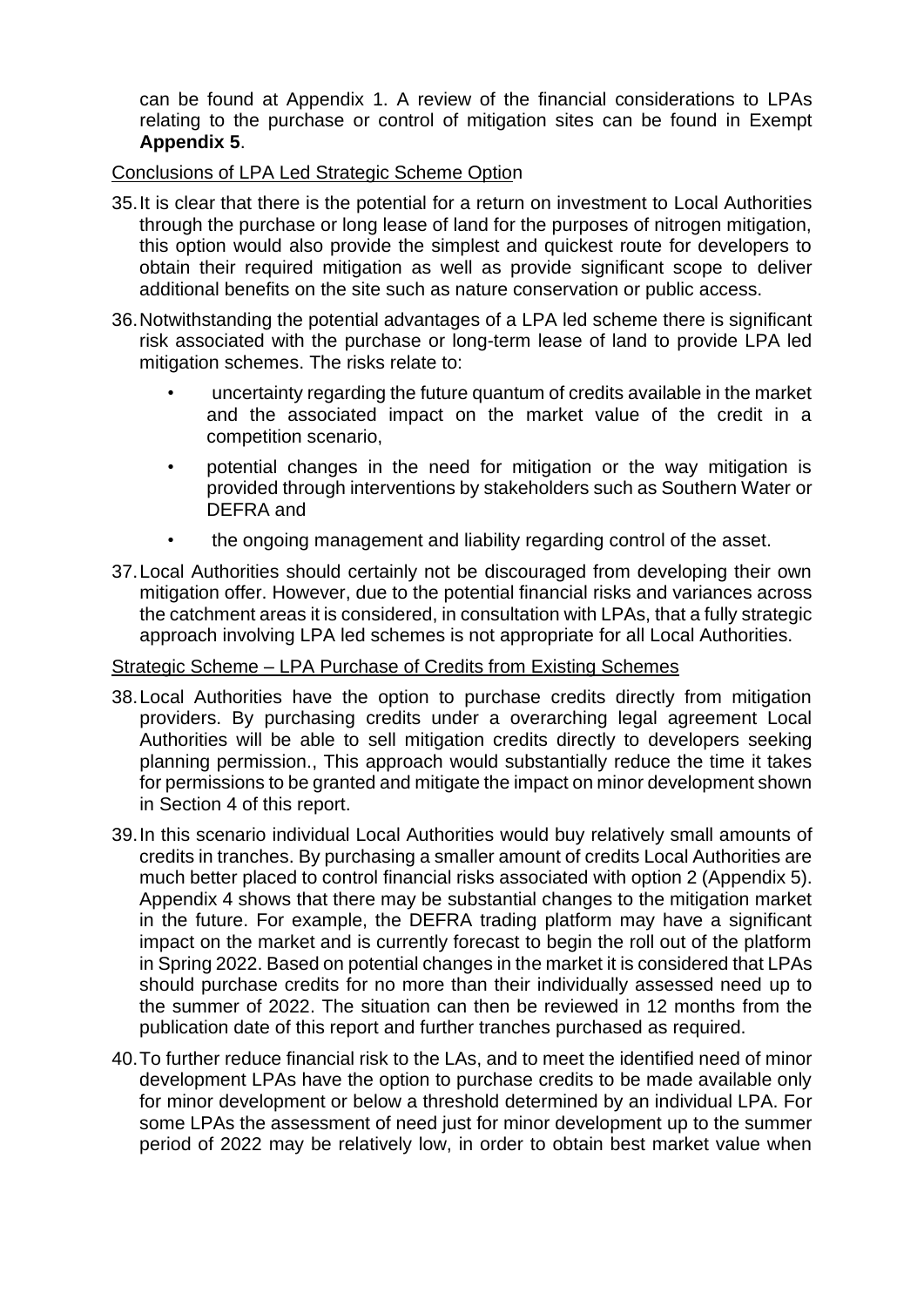purchasing credits, it would be advisable that LPAs purchase credits on a catchment wide consortium basis.

41.The business case for the bulk purchase of credits will vary between catchments and by Local Authorities through their individual assessments of need. Further information is available within Exempt Appendix 5 regarding the potential financial implications of this option to authorities.

### Conclusion of LPA Purchase of Credits Option

- 42.The approach of bulk purchasing credits from existing mitigation providers would allow Local Authorities to 'pump prime' the mitigation market. This would allow sustainable development to re-commence whilst protecting Local Authorities from the financial risks associated to future changes in the market. This approach may also facilitate further mitigation sites to come forward or make emerging mitigation sites deliverable.
- 43.The potential to provide a small return on investment and make the administration of the scheme cost neutral credits must be secured at below the current market rate, this is only possible if a significant amount of credits are being purchased (over 150 credits). As such this scenario is more effective if approached as a consortium of Local Authorities undertaking a purchase for their combined assessed need.
- 44.It is therefore the recommendation of this report that LPAs consider the purchase of credits from the mitigation market to meet the need of minor development up to autumn 2022.

### **RECOMMENDATION**

It is RECOMMENDED that the Joint Committee:-

- a) NOTE the content of this report; and
- b) ENDORSE the recommendations to member local planning authorities that:
	- i. PfSH local planning authorities consider the purchase of nitrogen mitigation credits from mitigation suppliers specifically to meet the needs of minor development based on an individual Authority's assessment of need.
	- ii. PfSH local planning authorities that wish to purchase credits are recommended to do so on a combined catchment basis to ensure best market value is achieved.
	- iii. PfSH local planning authorities use a standard suite of template legal agreements to reduce the legal costs to developers and to make the determination of application process more efficient.

### **Appendices**

Appendix 1 – Potential future changes to the mitigation market

Appendix 2 – Supply and demand analysis

Appendix 3 – Investigation of disproportionate impact on minor development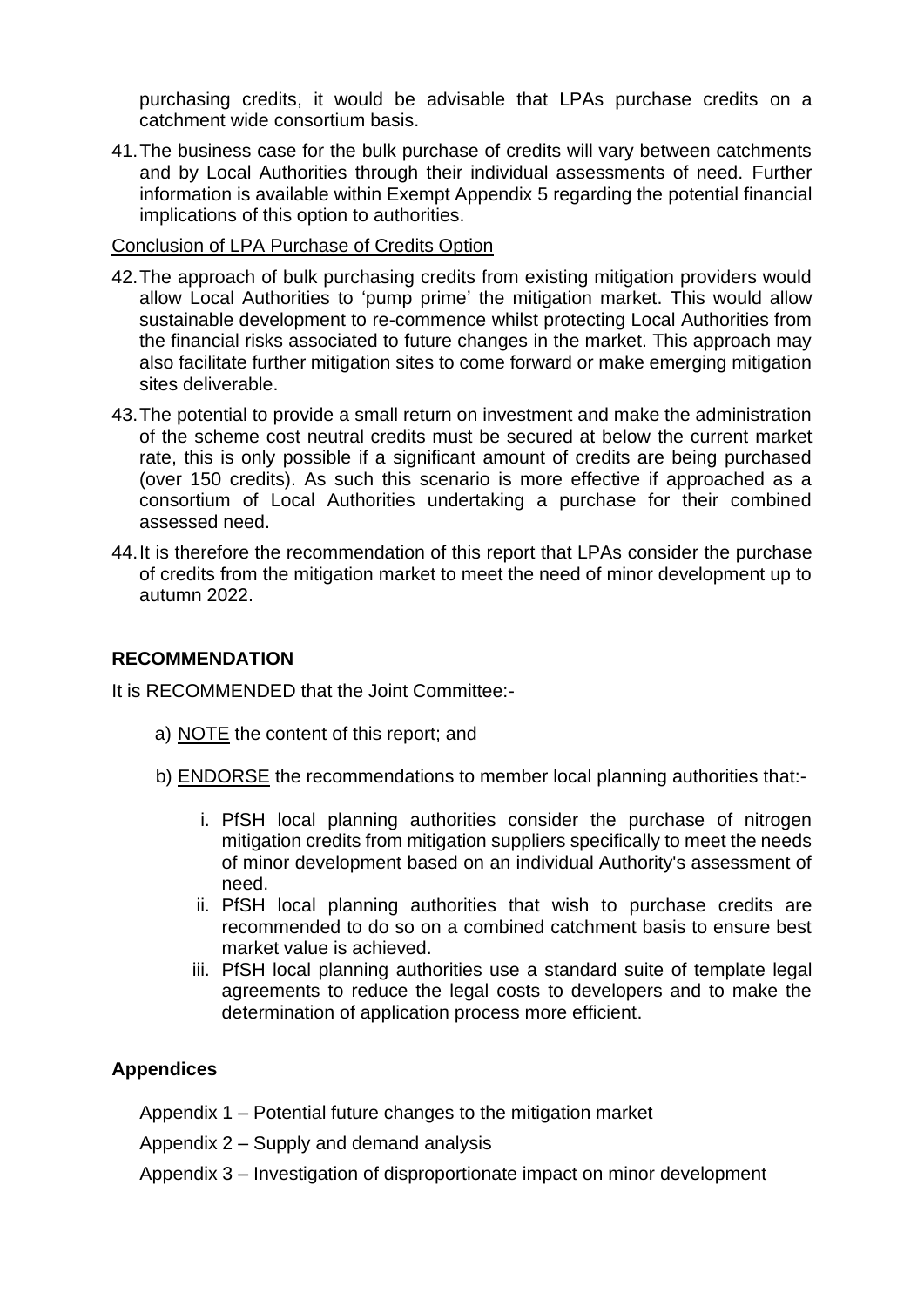Appendix 4 – Draft precedent s106 agreement for nutrient mitigation Appendix 5 (Exempt) – Financial implications of options available to LPAs

Enquiries:

For further information on this report please contact:-

Simon Kennedy, PfSH Strategic Environmental Planning Officer

T: 01329 824522 E: [skennedy@fareham.gov.uk](mailto:skennedy@fareham.gov.uk)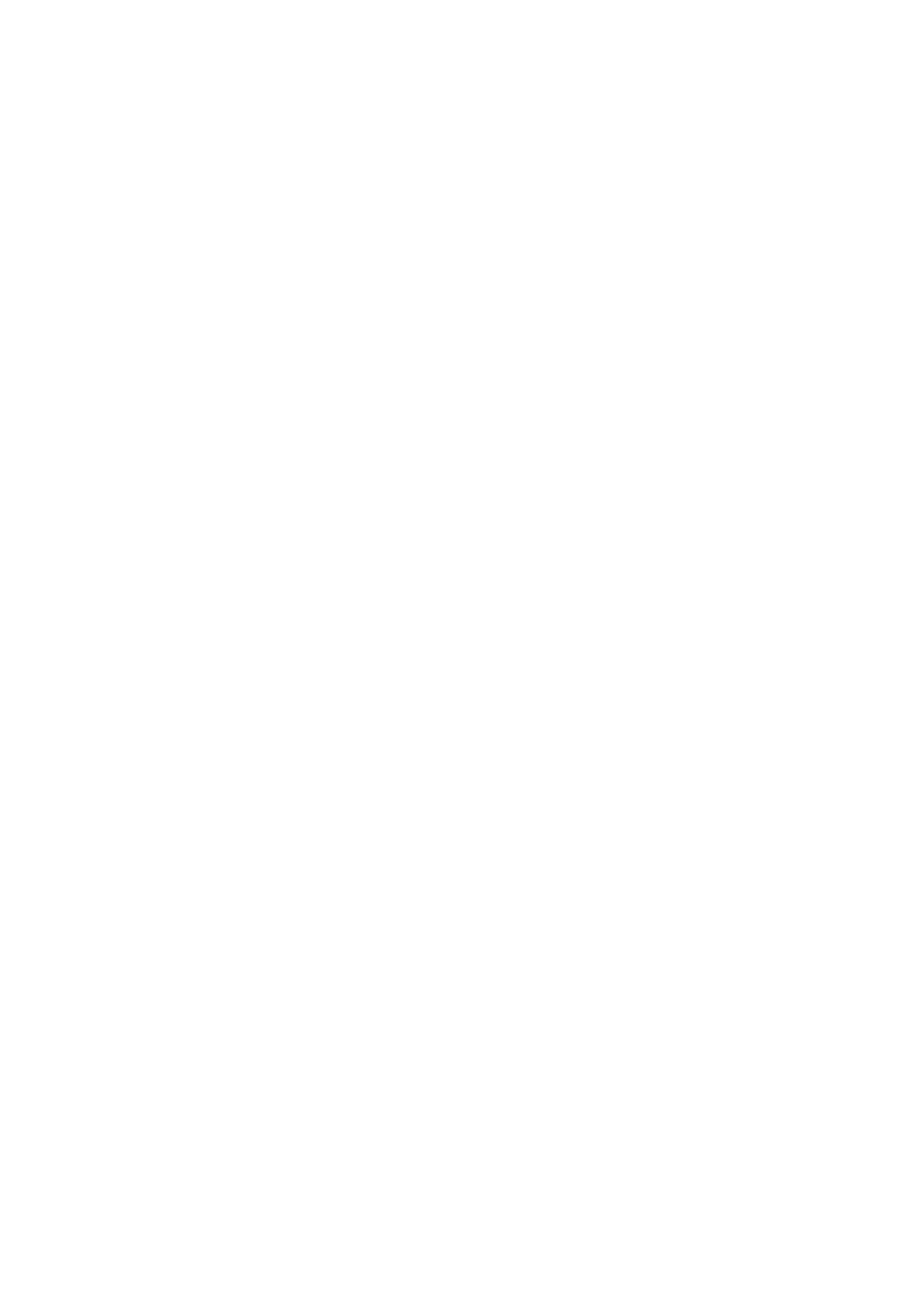# **Recommendations of the Strategic Environmental Planning Officer -Nutrient Neutrality in the Solent**

### **Potential Future Changes to the Mitigation Market**

- 1.1 As part of the stakeholder engagement process an assessment has been made of the currently prevalent solutions as well as potential future solutions to deliver nitrogen mitigation.
- 1.2 Currently nitrogen mitigation for development is almost entirely formed of land use change that reduces the nitrogen load onto non-development land and therefor mitigating the impact of development. There are also a number of wetland sites emerging as mitigation, this is still considered land use change but has a much lower land requirement than other land use change mechanisms. Both forms of mitigation are recommended in Natural England advice to planning authorities (June 2020).
- 1.3 The stakeholder engagement identified that there is some concern that large scale land use change is the appropriate mechanism to mitigate the impact of nitrogen from development.

# On site-mitigation

- 1.4 On-site mitigation is considered the most appropriate mechanism for mitigation by a number of stakeholders, this view is supported by best practice in dealing with pollution under the 'Source – Pathway – Receptor' model.
- 1.5 The most viable solution for onsite mitigation is effective SuDS and bioretention schemes, work is currently being undertaken by a number of stakeholders to establish the scientific principles to support SuDS and bioretention schemes as effective nitrogen mitigation. However, as SuDS can only address surface run off and potentially grey water, it will be unable to mitigate the impact from effluent from development and is unable to provide a complete solution.
- 1.6 On-site measures are unlikely to available to all development. However, it is considered likely that over time increased uptake of onsite measures will reduce the required quantum of off-site land use change mitigation.
- 1.7 There is also some potential for engineering solutions with some stakeholders looking at innovative solutions to provide a primary treatment process to effluent on site.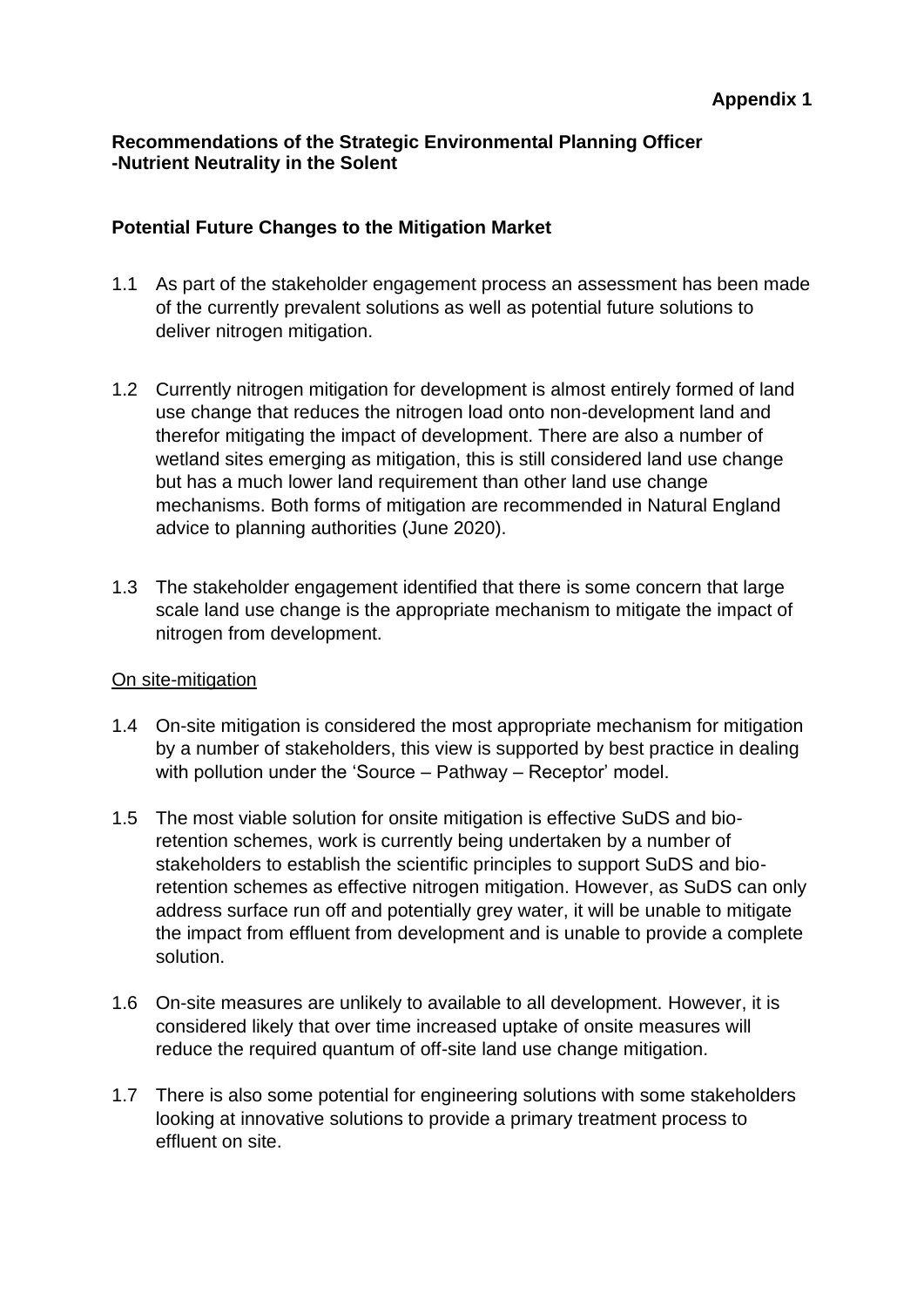### DEFRA Trading Platform

- 1.8 Investment of £3.9m in development of an online trading platform to link mitigation providers with developers and administer the delivery mitigation to the development industry.
- 1.9 The Solent online trading platform is currently in development with the platform currently anticipated to come online start coming online in Spring 2022.
- 1.10 Although the outcomes of the trading platform are yet to be fully determined, the resources being employed to develop the system may result in bringing further land use change mitigation forward and providing more efficient and costeffective mitigation.
- 1.11 The trading platform may also be able to include future environmental benefits and associated mitigation such as bio-diversity net gain. The ability to 'stack' environmental mitigation land for a number of purposes is a consideration within the work currently being undertaken by DEFRA.

### Sewerage Undertaker Improvements

- 1.12 It is clear that the operation and investment plans of sewerage undertakers, and the permits applied to their works, has a considerable impact on the need for mitigation arising from development. The current variations in total nitrogen permit limits between Waste Water Treatment Works creates significant variation in the mitigation needs across the Solent.
- 1.13 The Environment Agency (EA) has confirmed that a review of Waste Water Treatment Works (WwTW) Nitrate (N) permits will take place. However, no timescales have been provided for this work. The permit review is a key element in enabling appropriate investment by Southern Water in improvement to WwTWs.
- 1.14 As sewerage undertakers are responsible, and have a statutory requirement, for the treatment of effluent prior to release directly to protected sites, it is the strong view of the Local Authorities that sewerage undertakers have a responsibility to mitigate the impact on any protected site from nutrients when planning for improvements to their infrastructure.
- 1.15 Southern Water, as the main sewerage undertaker in the impacted area, is currently formulating its Drainage and Waste Water Management Plan. The deadline for this work is currently 31<sup>st</sup> December 2022 and should inform the capital investment programme from 2026. This work will be subject to a Habitats Regulation Assessment.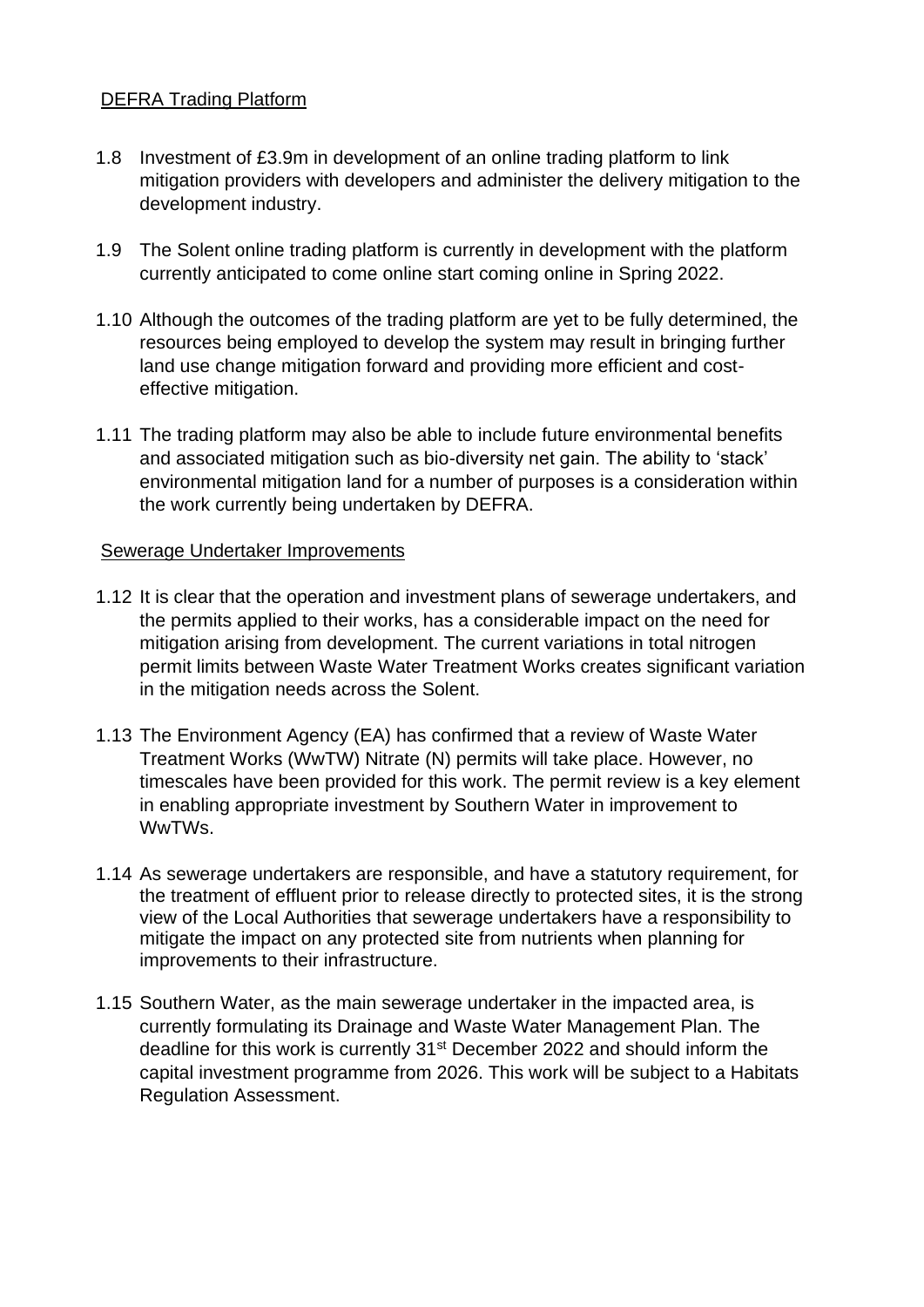### Conclusions of Horizon Scanning

- 1.16 There are a number of potential solutions emerging that may improve the way that mitigation is delivered for development in the Solent. However, the emerging solutions are yet to be at a stage where they can be compared to current land use change solutions and confirmed as appropriate to provide mitigation to satisfy the needs of LPAs and development. The emerging solutions are not at a stage that they can be assured of dealing with the short-term issues.
- 1.17 Due to the potential of future solutions providing more effective solutions relating to mitigation of total nitrogen arising from development, it is considered that Local Authorities should deliver a short term solution that is replicable should none of the future solutions deliver improved benefits. Local Authorities should, at this stage, not seek to secure credits for development into the medium and long term as the way mitigation is delivered may change over that time scale and place any capital investment at considerable risk.

ENDS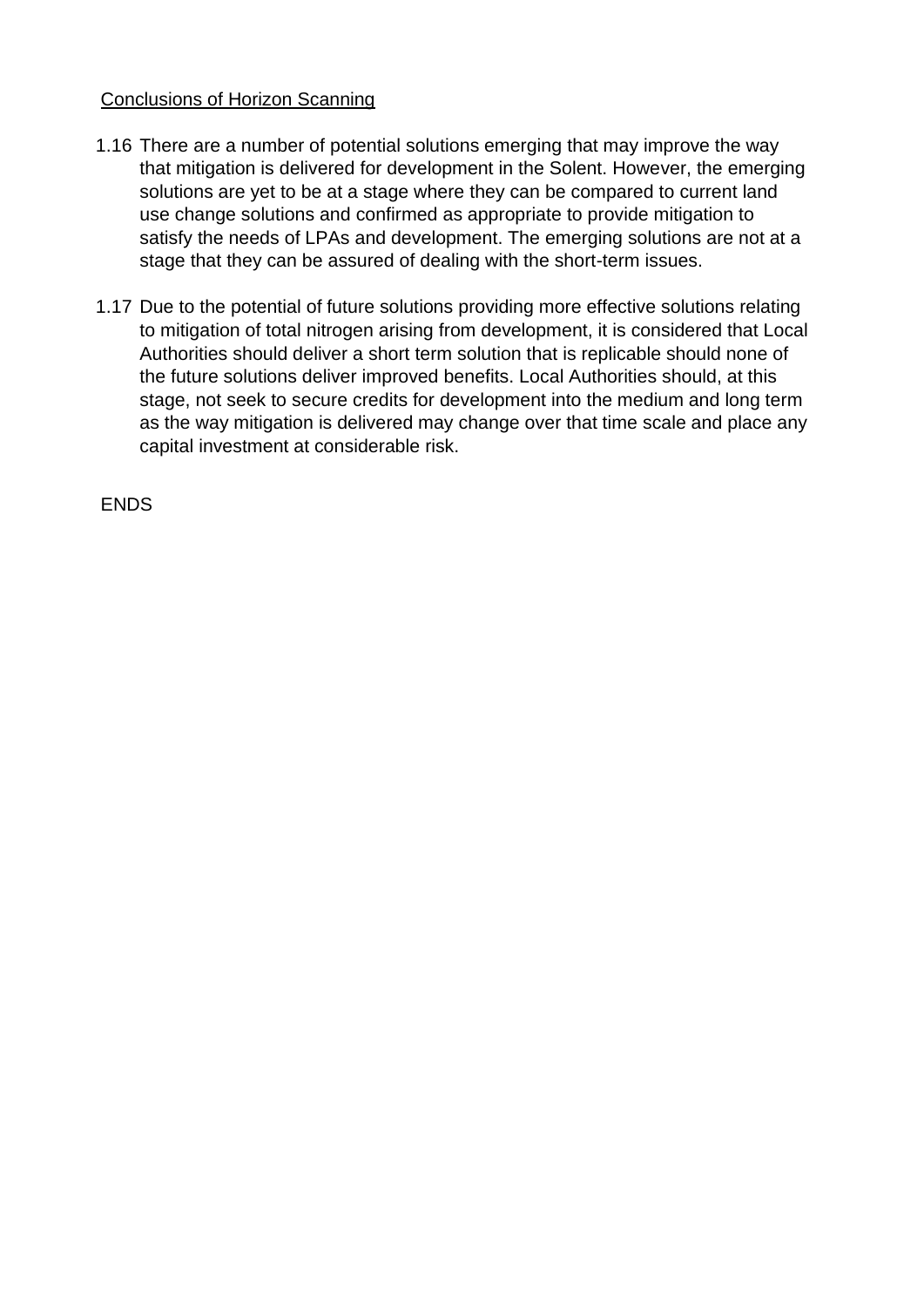# **Supply and Demand Analysis**

- 1.1 The supply and demand shown within the tables in this appendix are all shown as Kilograms of Total Nitrogen Per Year (KG/TN/Yr), with one KG/TN/Yr amounting to one mitigation 'credit'.
- 1.2 The data relating to supply of mitigation credits is based on extensive market engagement and represents sites that have the ability to mitigate the impact of nutrients on the Solent's protected sites. The sites listed as contributing to current supply are all at advanced stages of consultation with Natural England, or have agreement from Natural England with regard to the quantum of credits available from each scheme, and are actively marketing their scheme to developments in multiple local planning authorities (LPAs).
- 1.3 The demand for credits is based on an assessment of individual LPAs housing need assessment and is calculated using the standard method calculation for the LPA and the main waste water treatment works that development in that LPA drains to. The calculation includes an assessment of the waste water treatment works as variations in technology at waste water treatment works means that the amount of mitigation required to mitigate the impact of one dwelling is different depending on the waste water treatment work that the dwelling drains to. The demand figures provided in this report do not include tourist accommodation.
- 1.4 It is fully acknowledged that the supply and demand figures will not be an exact representation of supply and demand over time. In part the variance is due to complexities in fluvial catchment areas and waste water treatment works for individual LPAs and developments, however, it is considered that this appendices provides an evidence based assessment of the supply and demand position for each catchment with minor variances having unlikely to have any significant impact on the overall position shown. The existing and emerging mitigation sites shown in this appendices are in no particular order and are used to show the potential total mitigation only.
- 1.5 For the purposes of this appendix immediate need is considered to be the backlog of live applications awaiting mitigation, short term need is considered to be between one and four years of supply, whilst medium term need is considered to be five to seven years of supply.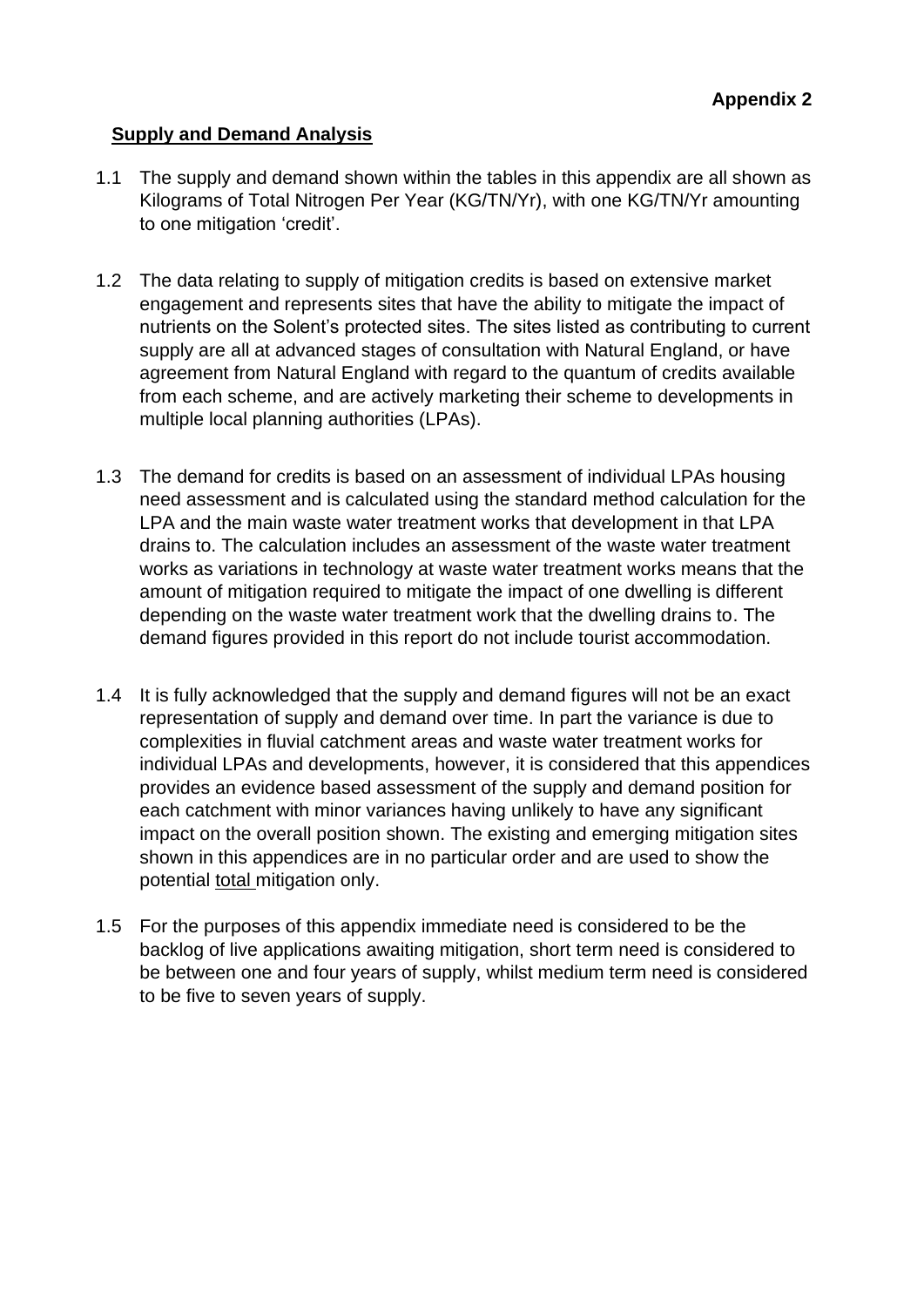### Chichester Catchment

1.6 The current supply and demand position for the Chichester catchment can be seen in figure 1. Figure 1 shows the total need for mitigation from both minor and major development to provide an overall view of supply and demand.



*Figure 1 – Chichester - Current supply and demand position shown as stacked columns (need) and stacked lines (supply)*

1.7 In the Chichester catchment there are also a number of emerging schemes for nitrogen mitigation, these schemes are yet to have Natural England sign off or be available to the development market. However, there is a high likelihood of these schemes coming forward should supply fail to meet demand and are shown in figure 2.



*Figure 2 – Chichester - Emerging supply and demand position shown as stacked columns (need) and stacked lines (supply)*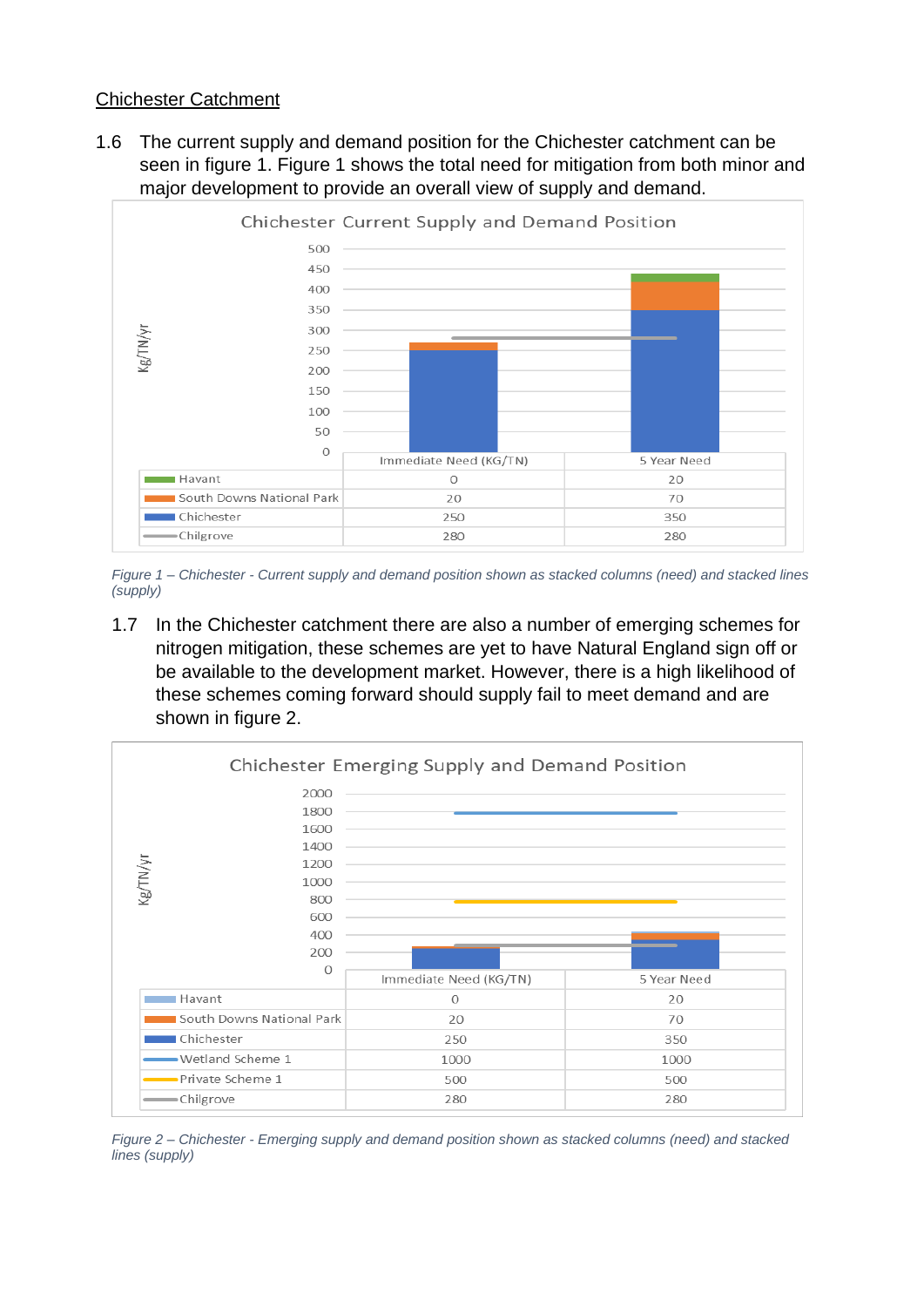1.8 It is acknowledged that a small amount of development in Havant may drain to a Waste Water Treatment Works (WWTW) in Chichester, and as such have an effect on Chichester Harbour as is indicated within figures 1 and 2. However, development in the area of Havant which drains to Chichester WWTWs also includes large strategic allocations that are not included in figure 1 or 2. Initial indications show that these larger developments are likely to either be able to mitigate nutrients on-site, or that they will be processed by Budds Farm WWTWs and therefor will require mitigation from the East Hampshire Catchment and not the Chichester catchment.

### Conclusions from Chichester Supply and Demand Analysis

1.9 Uncertainty over future housing provision makes it difficult to assess the future supply and demand relationship. There is currently enough nitrogen credits within the mitigation market to meet immediate need. It is also likely that there will be enough nitrogen credits available in the open market to meet the short term need for mitigation. There is some possibility that sufficient mitigation may come forward to satisfy the medium to long term need.

# East Hampshire Catchment

- 1.10 The East Hampshire catchment contains a number of authorities that have delivered their own short term nitrogen mitigation schemes including water saving measures retrofitted to existing housing stock and provision of land use change mitigation. These schemes have allowed some sustainable development to continue in the areas where a scheme has been available.
- 1.11 The current supply and demand position for the East Hampshire Catchment can be seen in figure 3. Where a supply of credits is indicated in figure 3 this relates to sites that are actively marketing credits to the development sector and have received confirmation from Natural England that the mitigation site is suitable in principle.
- 1.12 It should be noted that development in the New Forest District Council waterside area drains to WWTW's that outfall in an area that can be mitigated within the East Hampshire Catchment and have been included in the East Hampshire Catchment analysis as such.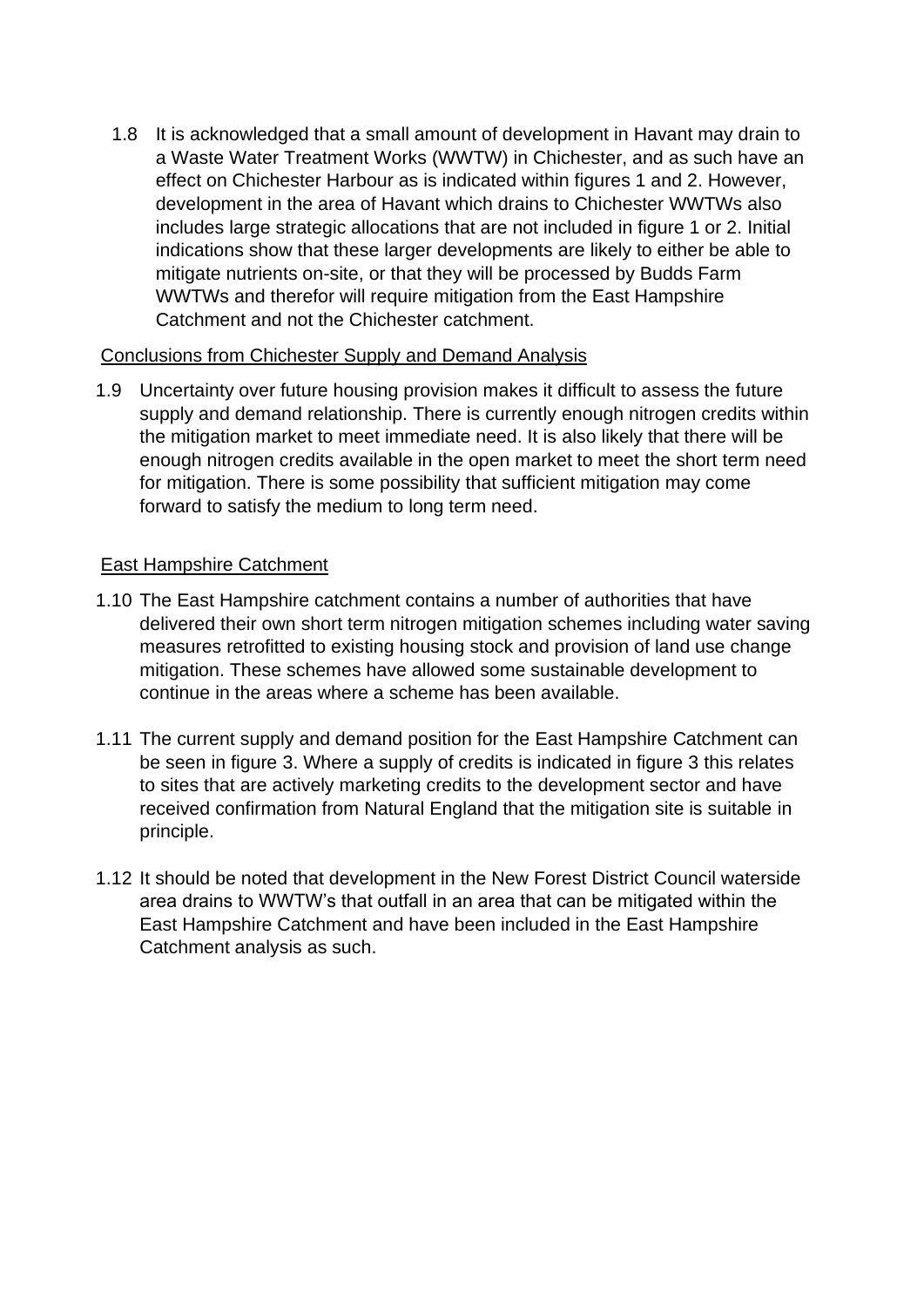

*Figure 3 - East Hampshire – Current supply and demand position shown as stacked columns (need) and stacked lines (supply)*

1.13 There are also a number of emerging mitigation schemes in the East Hampshire catchment. Figure 4 shows the impact on supply and demand when accounting for an emerging wetland scheme with a very high likelihood of coming forward.



*Figure 4 - East Hampshire - Emerging supply and demand position shown as stacked columns (need) and stacked lines (supply)*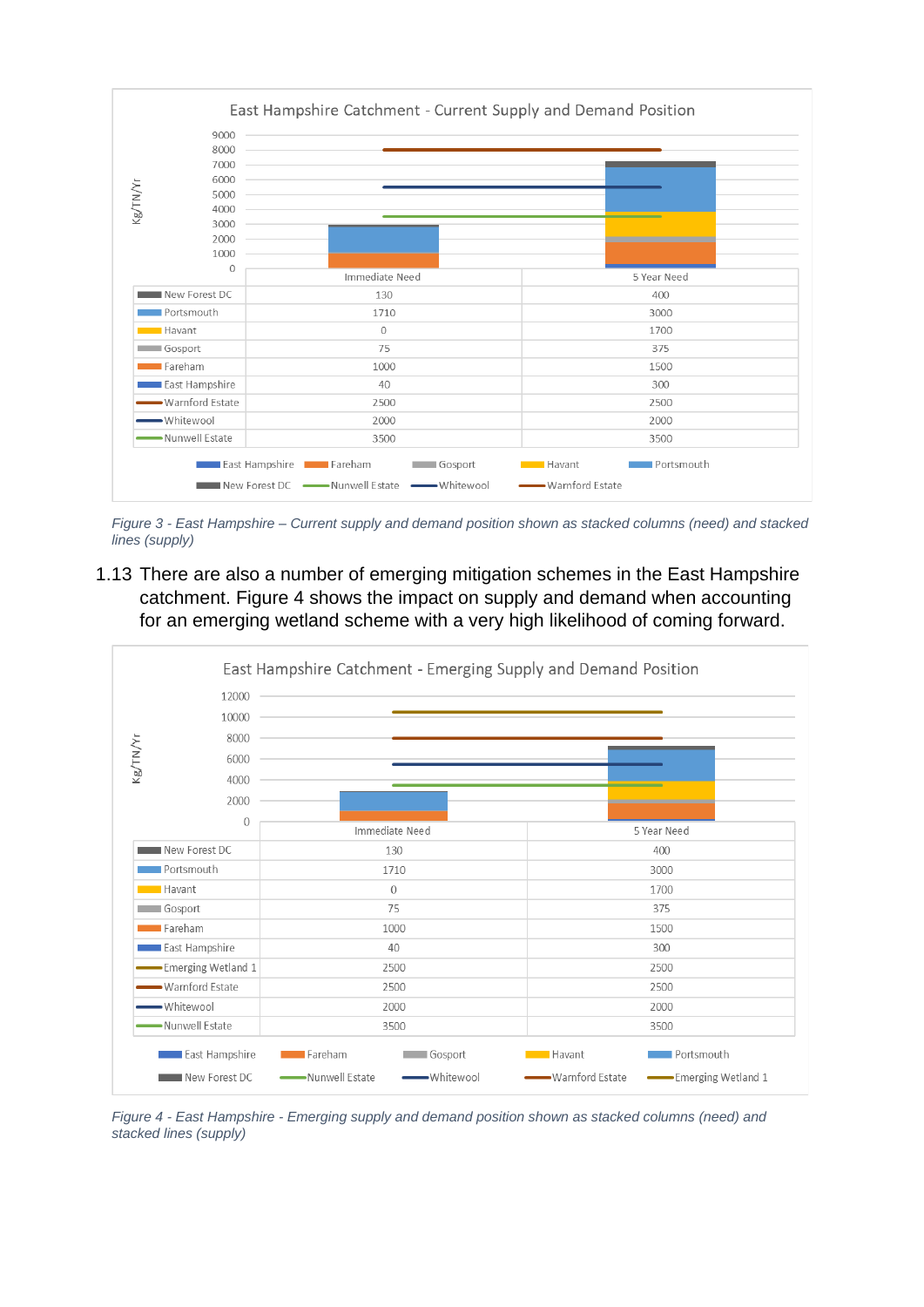# Conclusions from East Hampshire Supply and Demand Analysis

1.14 The East Hampshire catchment provides sufficient mitigation to meet the needs of sustainable development in both the short and medium term. It is likely that the East Hampshire catchment will provide sufficient mitigation to satisfy development into the long term.

# Test and Itchen Catchment

- 1.15 The need for mitigation land in the Test and Itchen catchments is severely impacted by the number of WWTW in the catchment without TN permit levels. The number of credits required to mitigate one dwelling in some areas of the Test and Itchen catchment could require over three times the amount of mitigation than those developments draining to WWTW in other parts of the impacted area that employ better technology with tighter TN limits in place.
- 1.16 The uptake of private mitigation schemes to market has also been slower in the Test and Itchen catchments than other catchments. The variation of mitigation offers in this catchment when compared against the East Hampshire catchment is due to the differing models of land ownership between the two catchments.
- 1.17 The current supply and demand position for the Test and Itchen Catchment is shown in Figure 5. The emerging supply and demand position is shown in Figure 6.



*Figure 5 - Test and Itchen Catchment - Current supply and demand position shown as stacked columns (need) and stacked lines (supply)*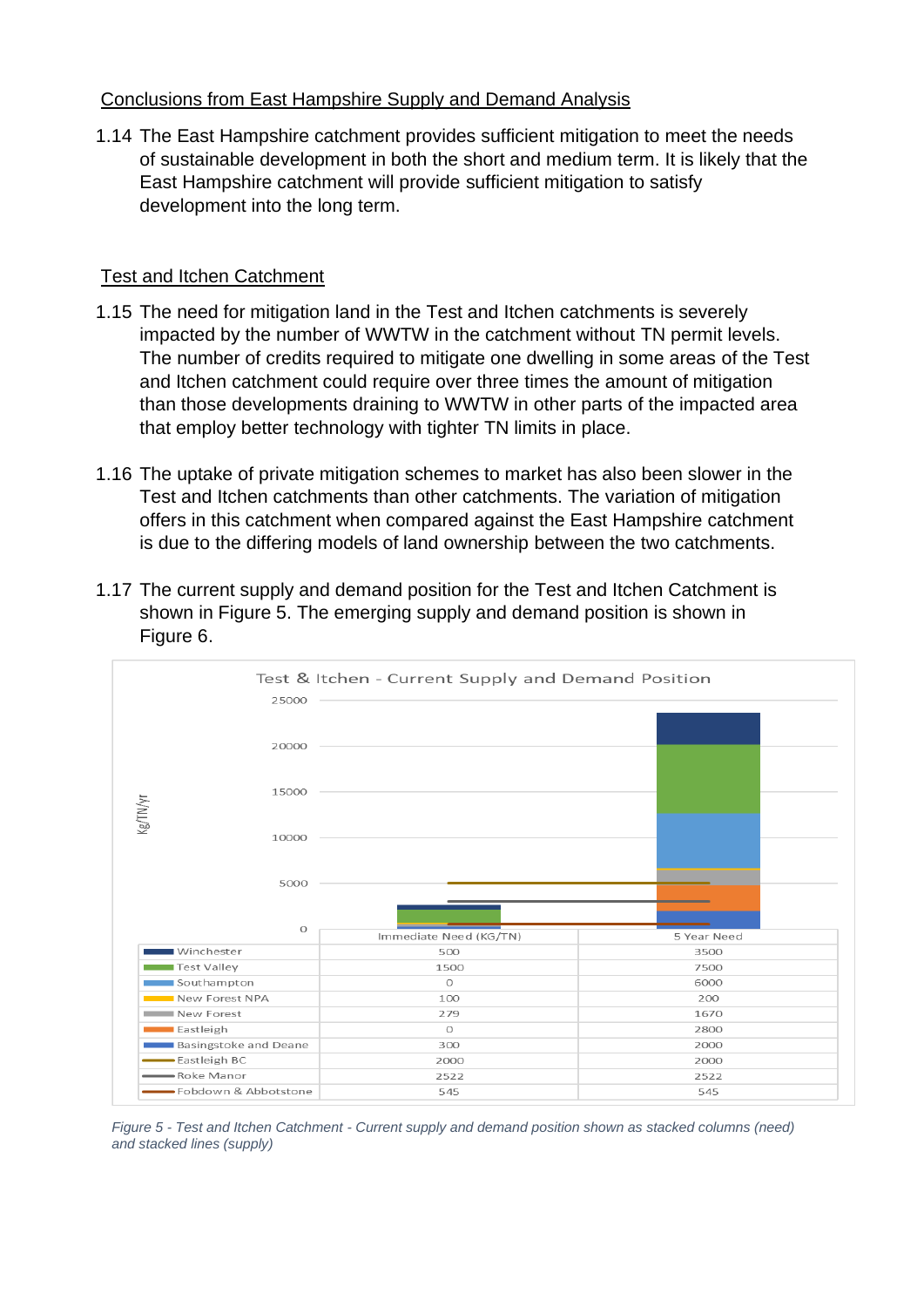

*Figure 6 - Test and Itchen Catchment - Emerging supply and demand position shown as stacked columns (need) and stacked lines (supply)*

### Conclusions from Test and Itchen Supply and Demand Analysis

- 1.18 Within the Test and Itchen catchment there is currently enough supply to meet the immediate need for mitigation. However, it is anticipated that the current supply is unlikely to meet demand for more than two years based on the assumption there is unreported un-met need (as many developers may have chosen to wait until mitigation is available prior to submitting applications). The emerging mitigation position would ensure a steady supply of mitigation for up to four years dependant on the amount of allocated sites that may be able to provide mitigation on-site.
- 1.19 Any changes in the total nitrogen discharging from un-permitted WWTW, as a result of a targeted permit review by the Environment Agency, may significantly change the supply and demand position in this catchment. However, although it is clear that there is enough mitigation to meet immediate to short term need there is a clear requirement for further mitigation to come forward in the medium term in order to confirm that future development will be able to access mitigation.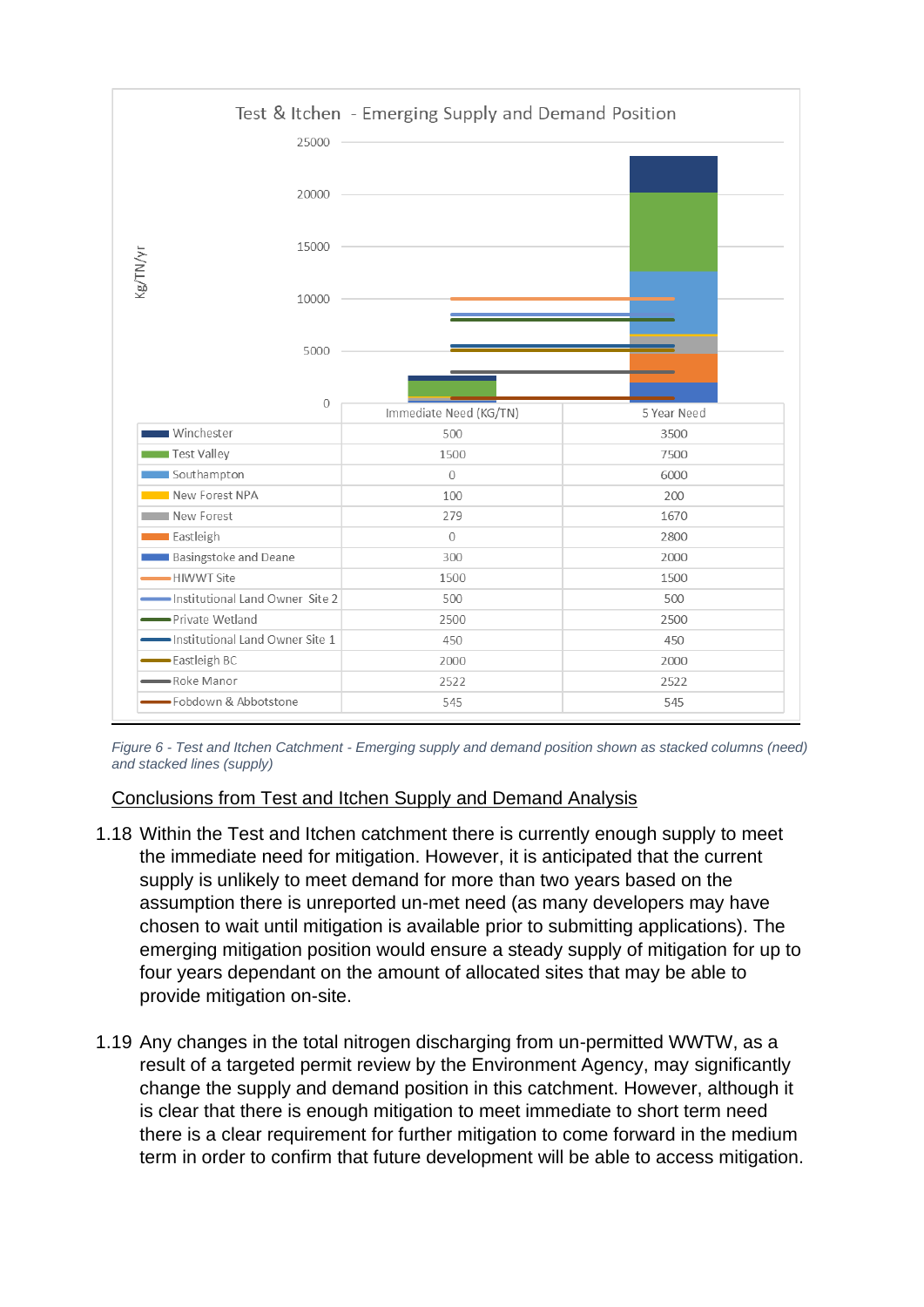### New Forest Catchment

- 1.20 The New Forest catchment is particularly complex due to the number of small WWTWs that serve development in this area as well as differences in the way that WWTWs in the catchment discharge into protected waters.
- 1.21 In instances where development drains into Pennington WWTW mitigation is available from sites within the New Forest Rivers catchment and from mitigation sites in parts of the Isle of Wight. In instances where development drains to a WWTW that discharges into the New Forest Rivers catchment, Naural Englands published advice (Version 5, June 2020) is thatonly mitigation within the New Forest Rivers catchment will be effective.
- 1.22 There is a current immediate need for mitigation draining to Pennington WWTW of approximately 130 credits with a 5-year need of around 530 credits. The need for mitigation relating to development that drains to WWTW that discharge into the New Forest Rivers Catchment is mainly made up of minor development, windfall development and a limited number of smaller site allocations in the National Park area and as such is harder to quantify. However, it can be assumed that there is an immediate need of at least 100 credits and a 5 year need of around 200 credits. The absence of TN permit limits for development in the more rural areas of the NFNP results in any development having a greater impact than development served by the Pennington WWTW.
- 1.23 At this time there is no mitigation scheme available for either development draining to Pennington WWTW or for development draining to WWTW which discharge into the New Forest Rivers Catchment.
- 1.24 There are currently two emerging schemes that may serve the New Forest catchment. Scheme 1 is a land use change scheme on the Isle of Wight estimated to produce up to 1000 credits, although when considered against Natural England's current advice, this scheme would only serve development draining to Pennington WWTW. Scheme two is a land use change scheme currently being negotiated by the land owner and HIWWT, this scheme would serve development draining to both Pennington WWTW and WWTWs that discharge into the New Forest Rivers catchment.

### Conclusions for New Forest Catchment Supply and Demand Analysis

1.25 The New Forest Catchment is at high risk of not being able to deliver sustainable development in the short term. Should the coastal land use change currently being explored by the HIWWT not come forward than it is unlikely that sustainable development will be achievable for any overnight accommodation for much of the New Forest National Park and some parts of New Forest District Council Local Plan area. Should the Isle of Wight site also fail to come forward then sustainable development will not be achievable across the whole catchment.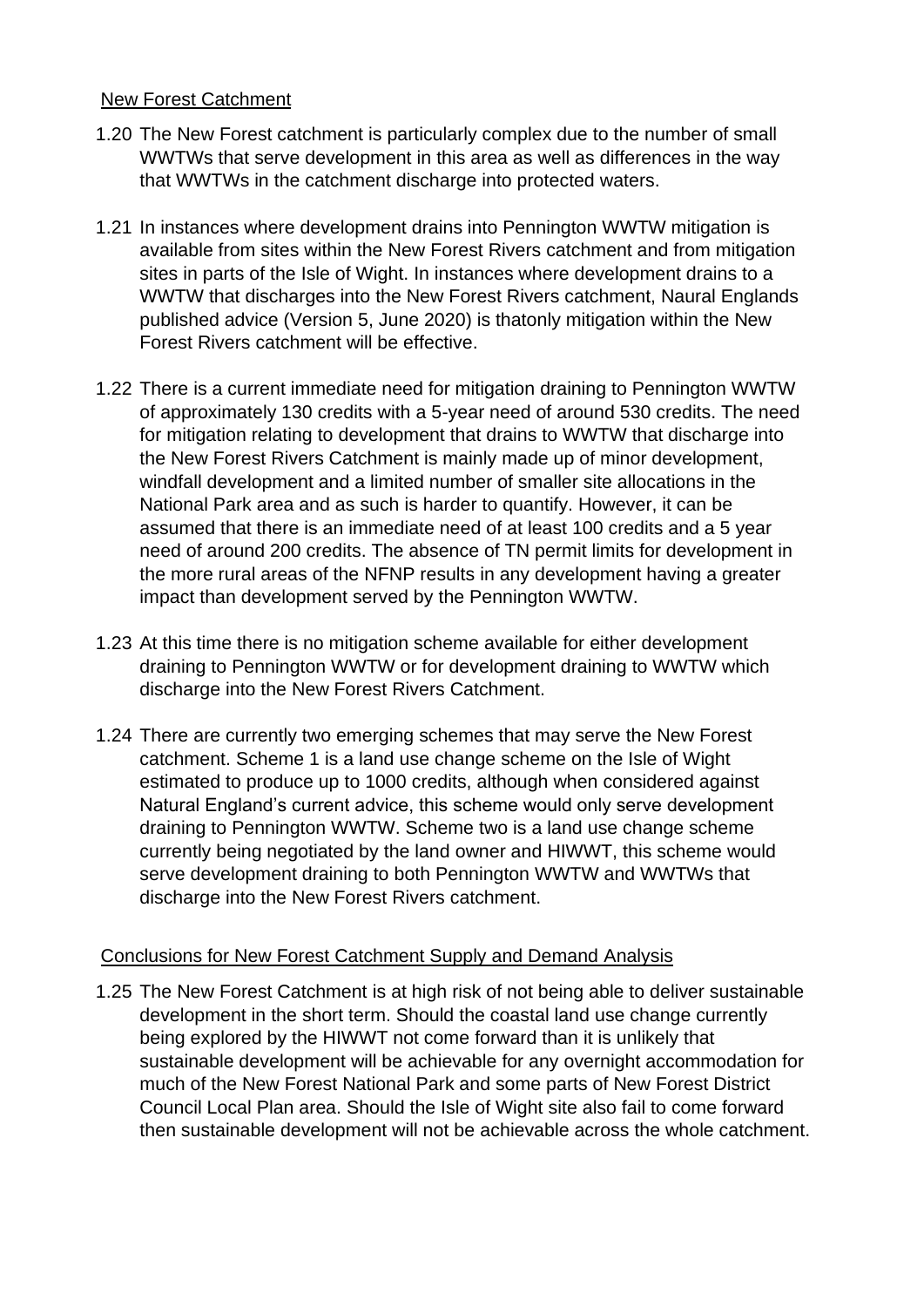# **Investigation of Impact on Delivery of Minor Development**

1.1 The worked example below shows that legal fees and administration fees require to secure mitigation from providers and through the planning process create a proportionally higher cost for minor development.

### Example of disproportionate impact (Example A)

- 1. Conversion of derelict A1 use into 4 dwellings (East Hampshire Catchment) 0.7 credits needed per house
	- 2.8 credits required at a cost of £2500 a credit =  $£7000$
	- Admin and legal fees to mitigation provider  $= \pounds 5000$
	- Legal fees to  $LPA = \text{\textsterling}2500$
	- Total cost of mitigation  $=$  £14,500
	- Total cost of mitigation per dwelling = **£3625**
- 2. Construction of 100 dwellings without on-site mitigation (East Hampshire Catchment) 0.7 credits needed per house
	- 70 credits required at a cost of £2500 a credit =  $£175,000$
	- Admin and legal fees to mitigation provider  $=$  £5000
	- Legal fees to  $LPA = \text{\textsterling}2500$
	- Total cost of mitigation = £182,500
	- Total cost of mitigation per dwelling = **£1825**

This example shows a 66% relative increase in the cost of delivering mitigation per house for minor development.

# Example of disproportionate impact (Example B)

- 1. Conversion of derelict A1 use into 4 dwellings (Test and Itchen catchment draining to waste water treatment works with no TN permit). Each dwelling requires 3 credits.
	- 12 credits required at a value of £3000 a credit =  $£36,000$
	- Admin and legal fees to mitigation provider  $= \pounds 5000$
	- Legal fees to  $LPA = \text{\textsterling}2500$
	- Total cost of mitigation  $=$  £43,500
	- Total cost of mitigation per dwelling = **£10,875**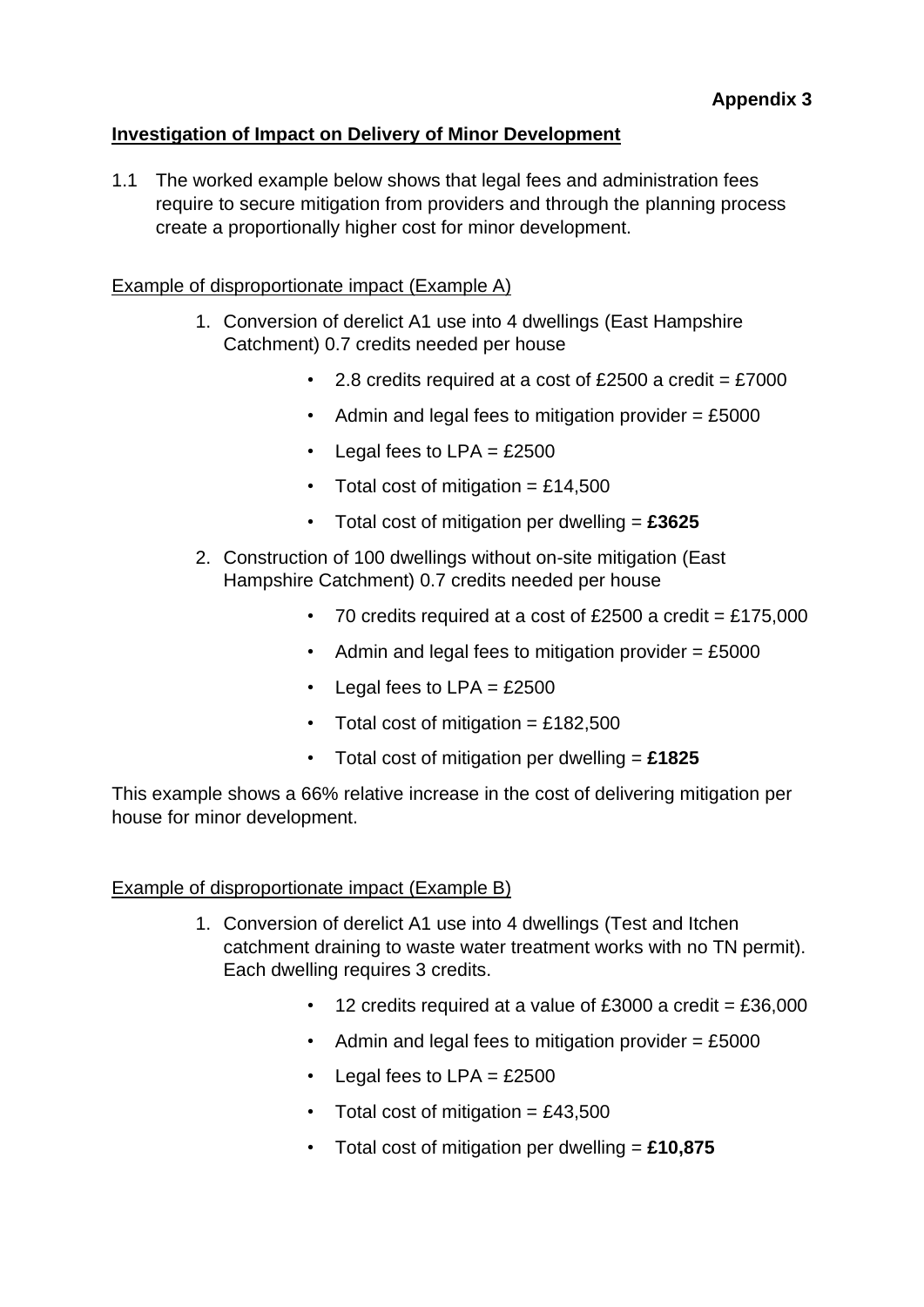- 2. Construction of 100 dwellings in town centre location (Test and Itchen catchment draining to waste water treatment works with no TN permit). Each dwelling requires 3 credits.
	- 300 credits required at a value of £900,000
	- Admin and legal fees to mitigation provider  $=$  £5000
	- Legal fees to  $LPA = £2500$
	- Total cost of mitigation =  $£907,500$
	- Total cost of mitigation per dwelling = **£9075**

Example shows 18% relative increase in cost of delivering mitigation for minor development

- 1.2 The above examples are based on a number of assumptions that may vary between catchment and Local Authority in terms of relative disproportionate impact on providing mitigation. However, the principle relating to increased costs for smaller development through apportionment of legal and administrative costs stays the same for all catchments and authorities where the open market system is being used.
- 1.3 Although there is no formal definition related to an SME developer it is generally considered that each SME developer will contribute between 1 and 100 units a year to housing supply across their operating area. The vast majority of minor development across the Solent area is delivered by small and medium enterprises (SME) developers.
- 1.4 Government policy seeks to promote diversification in the housebuilding market through support to SME development, particularly in light of the Covid pandemic limiting the ability of these companies to deliver new homes. This is also reflected in the NPPF (2019), which acknowledges that small and medium sized sites make an important contribution to meeting the housing requirement of an area; and requires local planning authorities to promote the development of a good mix of housing sites (paragraph 68).

### Conclusions of Disproportionate Impact on Minor Development and SMEs

1.5 Although it is clear that due to apportionment of legal and administrative costs there is a disproportionate impact on smaller development this can vary greatly dependant on the relative scale of developments and the receiving WWTW.

ENDS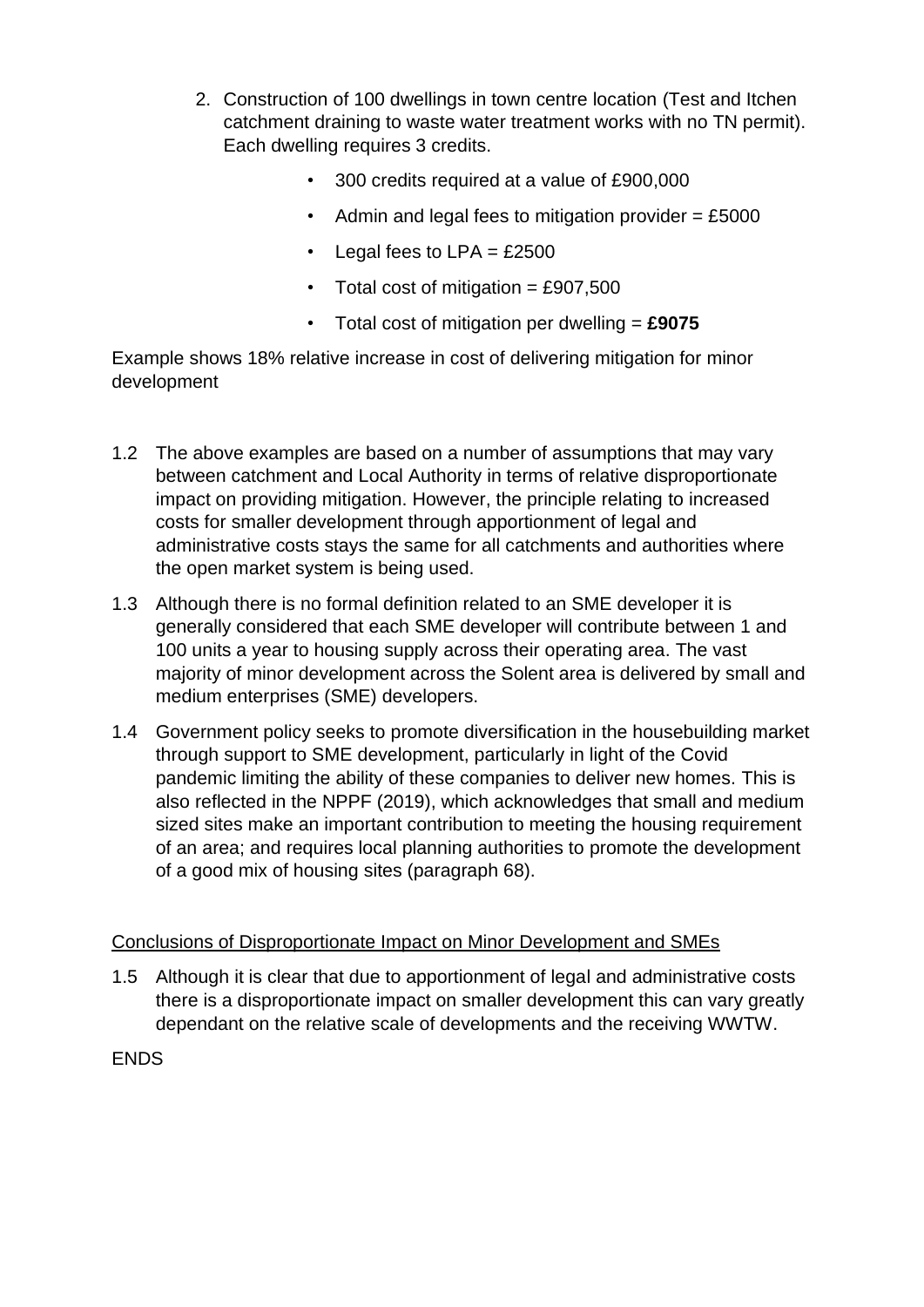### **Draft Precedent s106 Agreement for Nutrient Mitigation**

1.1 This appendix provides a draft precedent s106 agreement to enable privately owned mitigation to support development through the planning application process. There remains a number of points that must be resolved in order for this document to form the basis of agreements across all LPAs in the impacted area. LPAs have been issued with the draft agreement supplied below as well as associated advice and suggested approaches to overcome outstanding matters. This work remains ongoing at this time and aims to produce an agreed legal template that can then be adapted where necessary by constituent local planning authorities in the impacted area.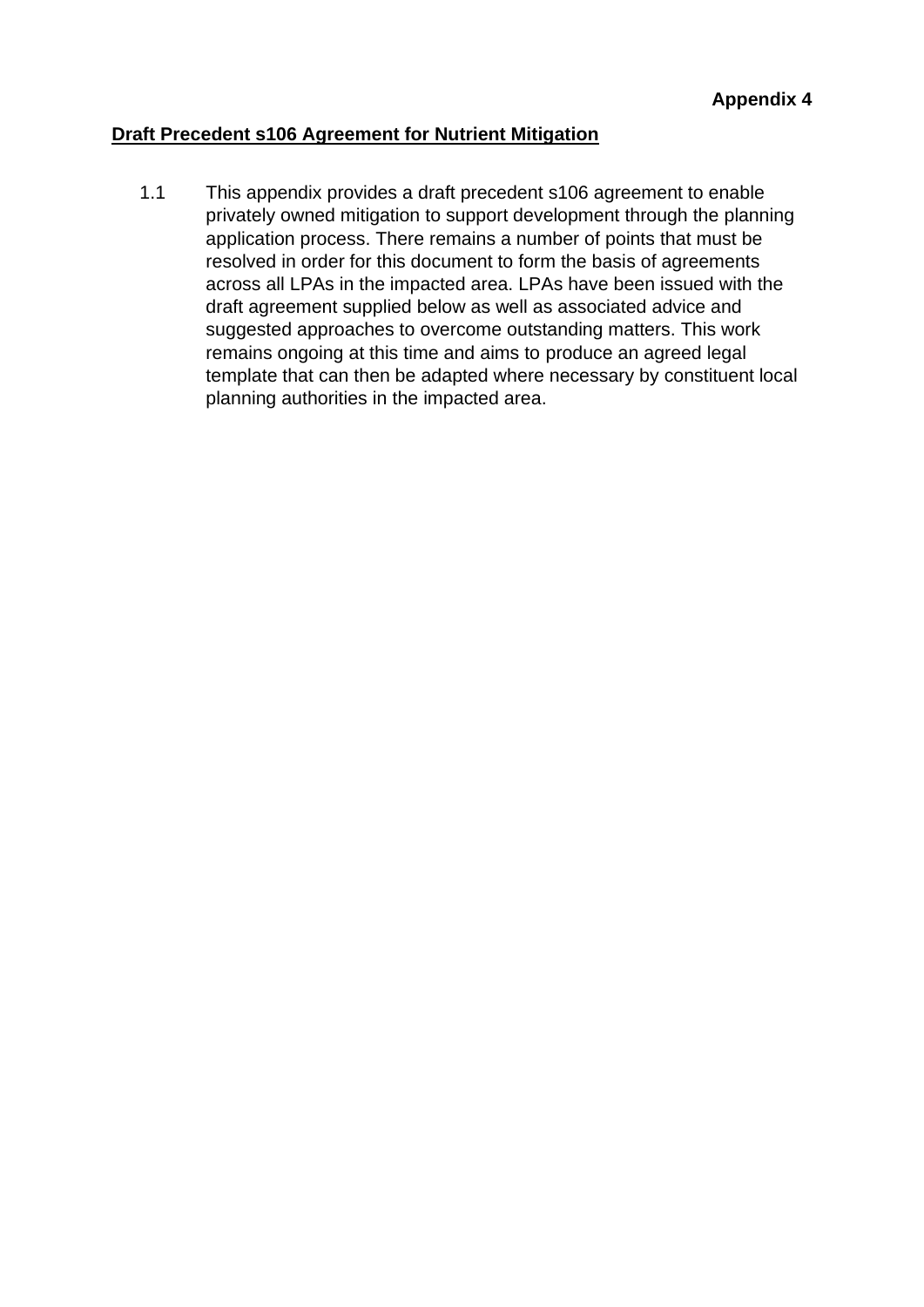Dated: 20

# **[MITIGATION LAND LPA]**

**and**

# **[MITIGATION LAND OWNER]**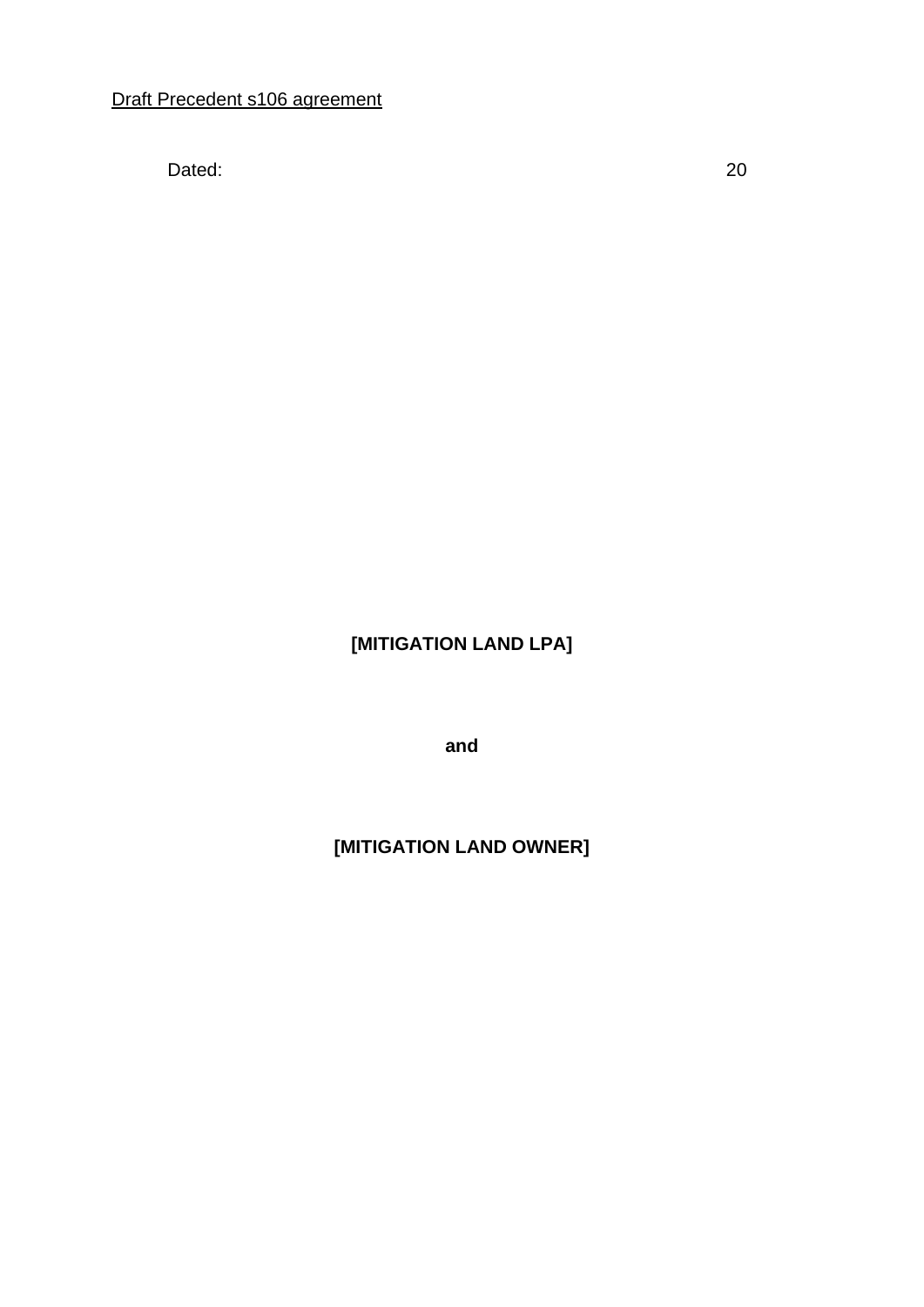### **AGREEMENT**

pursuant to Section 106 of the Town and Country Planning Act 1990 and other powers relating to  $land at [ ]$ 

**THIS DEED** is made on 20

#### **BETWEEN:**

| (1) |  | 1 of [ ] ("the Mitigation Land Authority"); and |
|-----|--|-------------------------------------------------|
| (2) |  | <b>J</b> of [ ] ("the Mitigation Land Owner")   |

### **RECITALS**

- A The Mitigation Land Authority is the local planning authority for the purposes of the Act for the area in which the Mitigation Land is situated.
- B The Mitigation Land Owner is the freehold owner of the Mitigation Land registered with title absolute at the Land Registry under Title Number(s) [ ].
- C In accordance with the Habitats Regulations local planning authorities may only grant planning permission where they are satisfied that there will not be adverse effect on the European Designated Sites as a result of the proposed development.
- D High levels of nitrates in the European Designated Sites means that local planning authorities in the Catchment Area cannot be satisfied that additional residential and other overnight accommodation will not have an adverse effect as a result of increased levels of nitrogen being discharged via wastewater treatment works.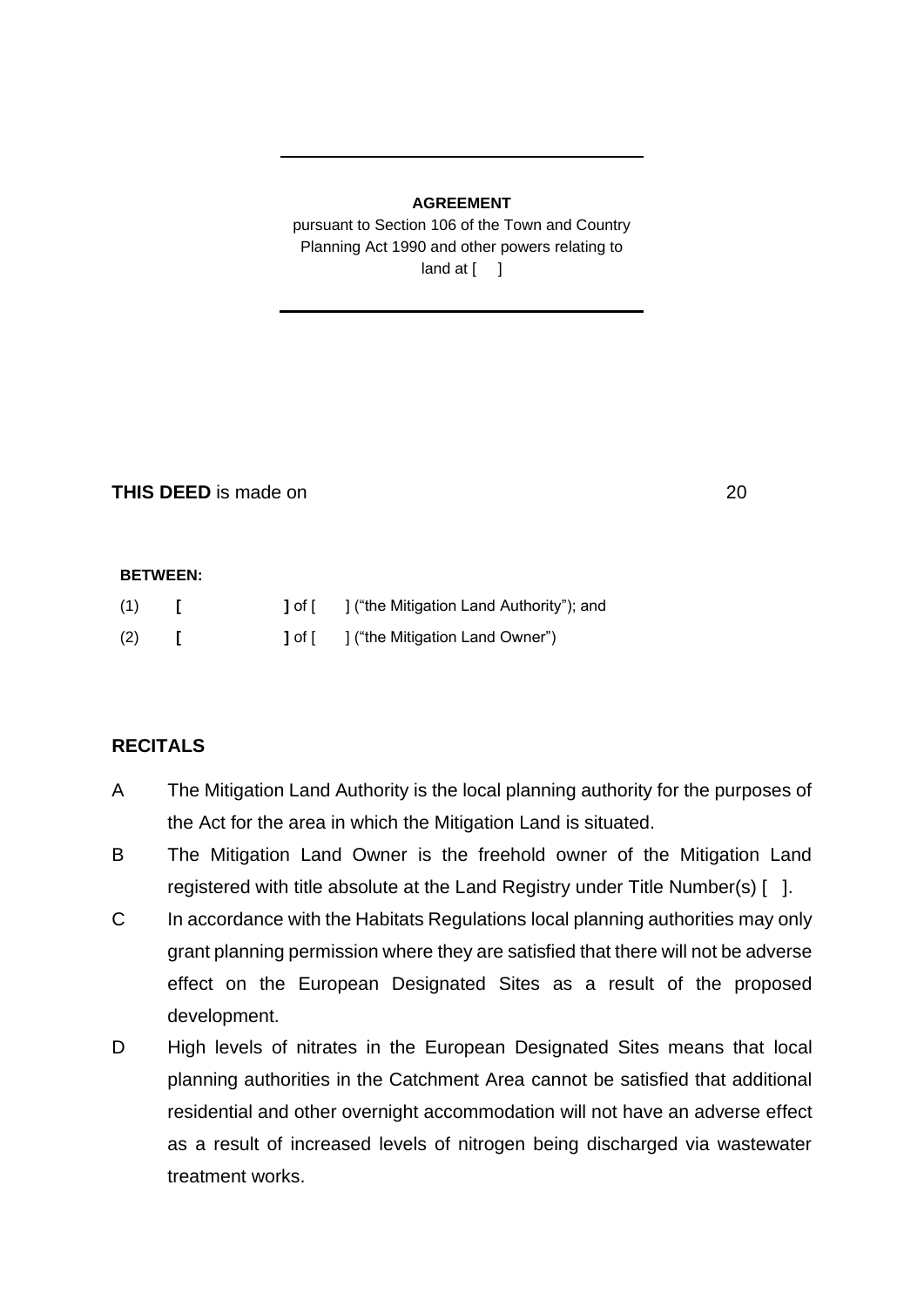- E In order to ensure that there is no such adverse effect, it is proposed to offset the increase in nitrogen arising from the Occupation of a Development by inter alia imposing appropriate and counter-balancing restrictions on proportionate parts of the Mitigation Land.
- F The Mitigation Land Authority and the Mitigation Land Owner have agreed to enter into this Deed in order to regulate the use of the Mitigation Land in contemplation of applications for planning permission in respect of future development comprising residential and other overnight accommodation in the Catchment Area.

### **IT IS AGREED AS FOLLOWS**:

### **1 DEFINITIONS**

- 1.1 1.1 In addition to the definitions set out below, a series of specific definitions are included in the Schedule to this Deed giving further defined terms and expressions to facilitate interpretation and unless stated to the contrary the specific definitions in the Schedule shall apply throughout this Deed where the relevant terms and expressions are used.
	- "Act" The Town and Country Planning Act 1990 (as amended) "Activation Date"  $\parallel$  The date of service of the first Notice of Purchase "Agriculture" (a) use for horticulture, fruit growing, seed growing (including the growing of cereal crops); (b) use for dairy farming; (c) use for the breeding and keeping of livestock (any creature kept for the production of food, wool, skins or fur or for the purpose of its use in the farming of land); (d) use of the land as grazing land; and (e) use as market gardens or nursery grounds, and 'Agricultural' shall be construed accordingly "Application" | Any planning application for residential development or development comprising other overnight accommodation in the Catchment Area submitted to and validated by the appropriate local planning authority

1.2 1.2 In this Deed the following expressions shall have the meanings indicated: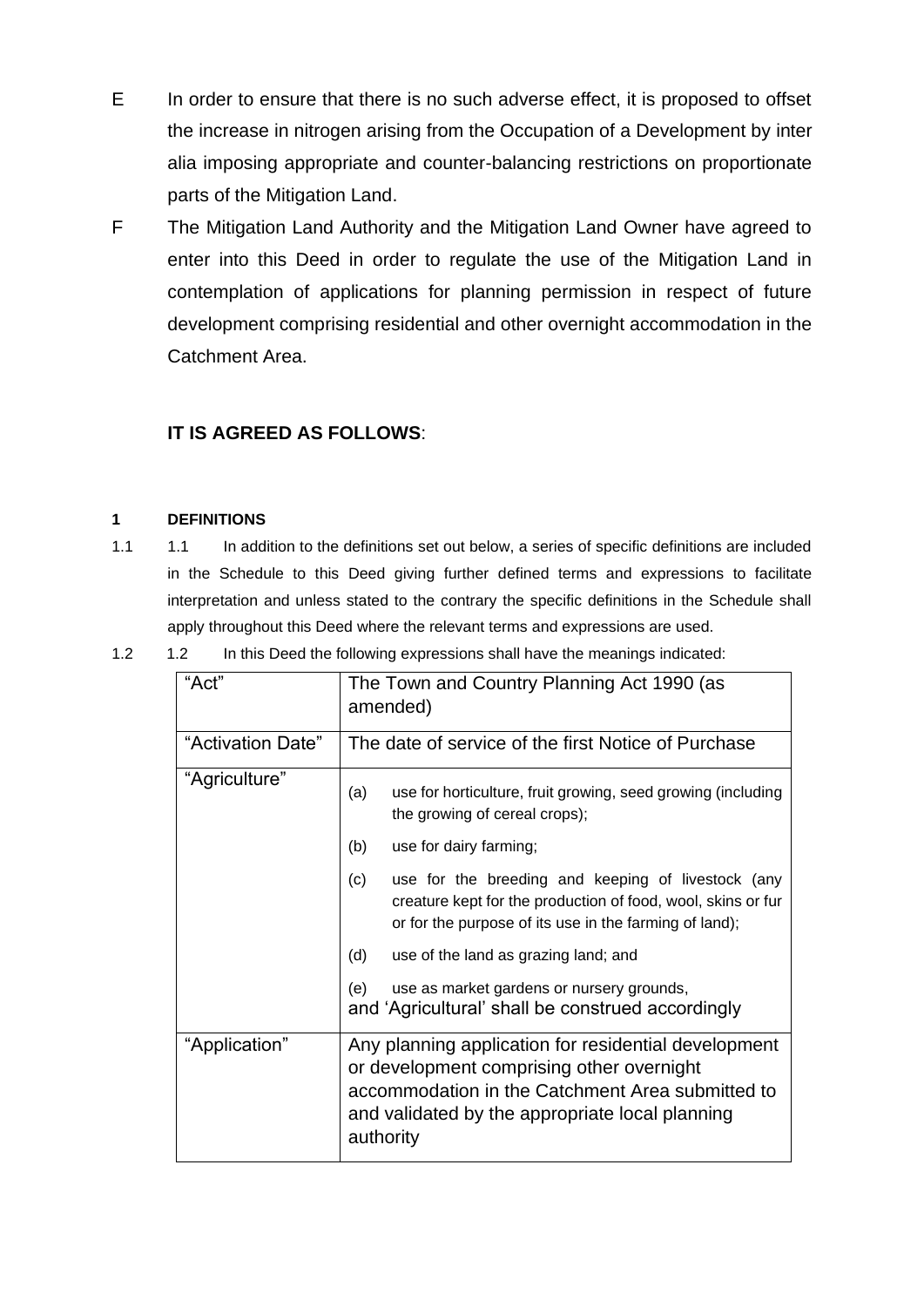| "Catchment<br>Area"               | The area(s) in which Development drains to [list<br>suitable WWTW eg the Southern Water Peel<br>Common Waste Water Treatment Works]                                                                                                                                                                                                       |
|-----------------------------------|-------------------------------------------------------------------------------------------------------------------------------------------------------------------------------------------------------------------------------------------------------------------------------------------------------------------------------------------|
| "Commence"                        | The carrying out of a "material operation" (as<br>defined in section 56(4) of the Act) in connection<br>with a Development (and "Commencement" and<br>"Commenced" shall be construed accordingly)                                                                                                                                         |
| "Conditional<br>Contract"         | A contract for the purchase of Credits entered into<br>by the Mitigation Land Owner and any person<br>wishing to purchase Credits that is conditional upon<br>the grant of a Permission                                                                                                                                                   |
| "Credits"                         | Credits sold by the Mitigation Land Owner to a<br>developer that correspond to the Credits Linked<br>Land where one Credit equates to 1 Kg per annum<br>of total nitrogen reduction (as against historic<br>discharges on the Mitigation Land) in discharges<br>from the relevant Credits Linked Land each year                           |
| "Credits Linked<br>Land"          | Such part of the Mitigation Land identified in the<br>Notice of Purchase and which area corresponds to<br>the number of Credits purchased in order to off-set<br>anticipated additional nitrates from a particular<br>development, and which for the avoidance of doubt<br>shall not correspond to more than one specified<br>development |
| "Deed"                            | This agreement made by deed                                                                                                                                                                                                                                                                                                               |
| "Development"                     | The development of Development Land in<br>accordance with a Permission                                                                                                                                                                                                                                                                    |
| "Development<br>Land"             | The land which is the subject of an Application                                                                                                                                                                                                                                                                                           |
| "Enabling<br>Powers"              | Section 106 of the Act, Section 33 of the Local<br>Government (Miscellaneous Provisions) Act 1982,<br>Section 22 of the Cities and Local Government<br>Devolution Act 2016 and Section 1 of the Localism<br>Act 2011                                                                                                                      |
| "End Date"                        | The date 125 years from the date of this Deed                                                                                                                                                                                                                                                                                             |
| "European<br>Designated<br>Sites" | Collectively the Solent and Southampton Water<br>Special Protection Area (SPA) and Ramsar site,<br>Portsmouth Harbour SPA and Ramsar site,<br>Chichester and Langstone Harbours SPA and<br>Ramsar site, the Solent Maritime Special Area of<br>Conservation and the Solent and Dorset Coast SPA                                           |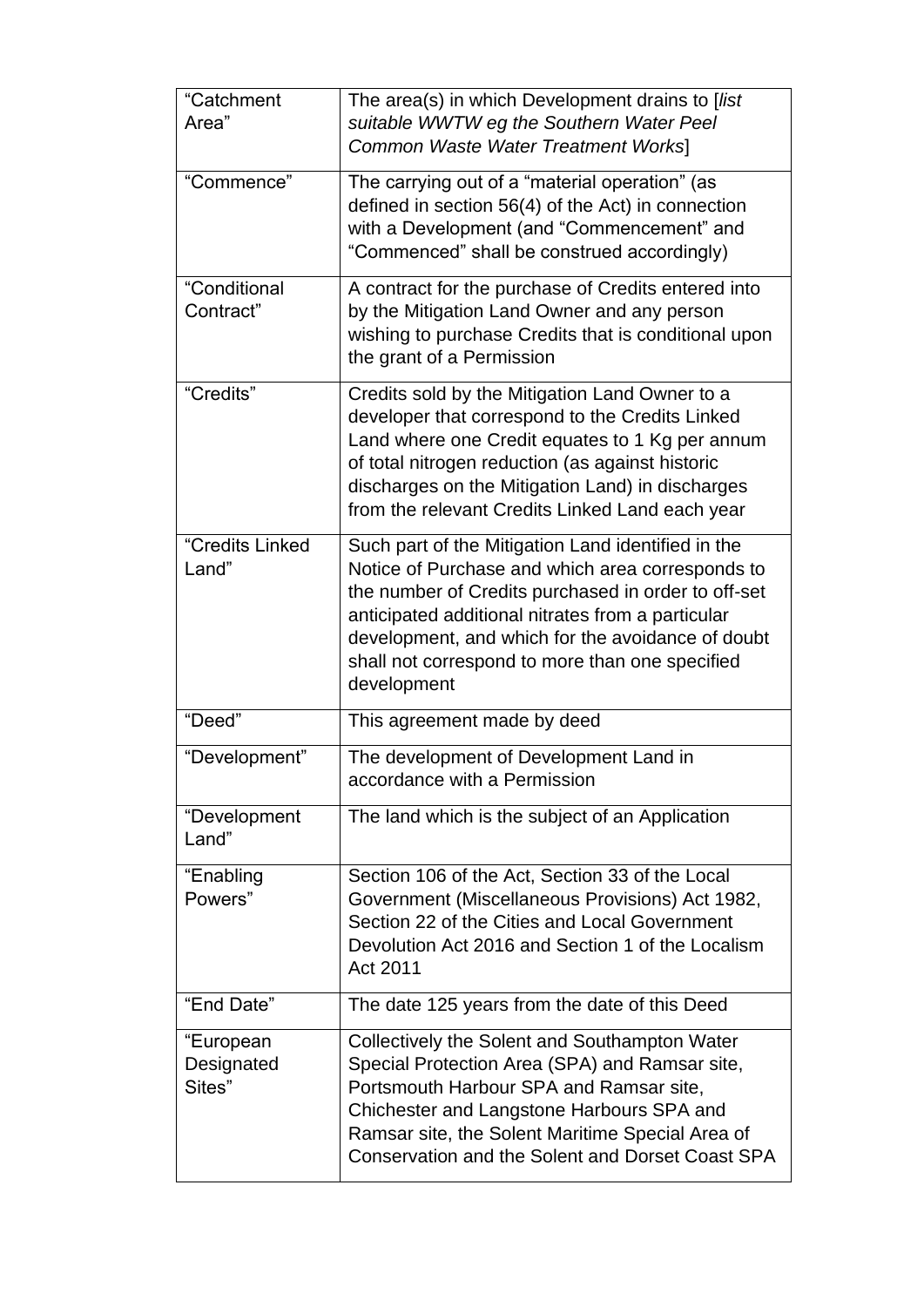| "Habitats<br>Regulations"                 | The Conservation of Habitats and Species<br>Regulations 2017                                                                                                                                                                                                                                                                                                                                                                                                                                                                            |  |  |  |  |
|-------------------------------------------|-----------------------------------------------------------------------------------------------------------------------------------------------------------------------------------------------------------------------------------------------------------------------------------------------------------------------------------------------------------------------------------------------------------------------------------------------------------------------------------------------------------------------------------------|--|--|--|--|
| "Index"                                   | The All in Tender Price Index published by the<br>Building Costs Information Service of the Royal<br>Institution of Chartered Surveyors or any successor<br>organisation or index                                                                                                                                                                                                                                                                                                                                                       |  |  |  |  |
| "Index Linked"                            | For the purposes of any payment or financial<br>contribution expressed to be Index Linked means<br>adjusted in accordance with the Index by<br>multiplying in each case the payment due by a<br>fraction whose denominator shall be the last Index<br>monthly figure published before the date of this<br>Deed and whose numerator shall be the last<br>published Index monthly figure available before the<br>date on which payment is due but which for the<br>avoidance of doubt shall not fall below the original<br>payment figure |  |  |  |  |
| "Initial<br>Verification<br>Contribution" | The sum of [£xxxxx] [(amount in words)] Index<br>Linked to cover the Mitigation Land Authority's costs<br>of monitoring compliance with this agreement until<br>the Twenty Year Date calculated based on [xx] visits<br>at a cost of [£xxx] per visit.                                                                                                                                                                                                                                                                                  |  |  |  |  |
| "Interest"                                | interest at 4 per cent above the base lending rate of<br>the Barclays Bank Plc (calculated on a daily basis<br>from the date on which it fell due until the actual date<br>of payment)                                                                                                                                                                                                                                                                                                                                                  |  |  |  |  |
| "Legal Costs"                             | The Mitigation Land Authority's reasonable legal<br>costs incurred in the preparation, negotiation and<br>execution of this Deed                                                                                                                                                                                                                                                                                                                                                                                                        |  |  |  |  |
| "Mitigation Land"                         | The land known as [ ] shown for identification<br>purposes only edged with a red line on Plan 1                                                                                                                                                                                                                                                                                                                                                                                                                                         |  |  |  |  |
| "Nitrate Mitigation<br>Proposals Pack"    | A written notification of the completion of a<br>Conditional Contract and which shall include the<br>following information:                                                                                                                                                                                                                                                                                                                                                                                                             |  |  |  |  |
|                                           | Name<br>developer<br>entering<br>the<br>of<br>into<br><b>Conditional Contract;</b><br>Details of the Development to benefit from the<br>Credits proposed to be purchased pursuant to<br>the Conditional Contract, to include application<br>number, description and location;<br>Number of Credits to be purchased pursuant<br>to the Conditional Contract;                                                                                                                                                                             |  |  |  |  |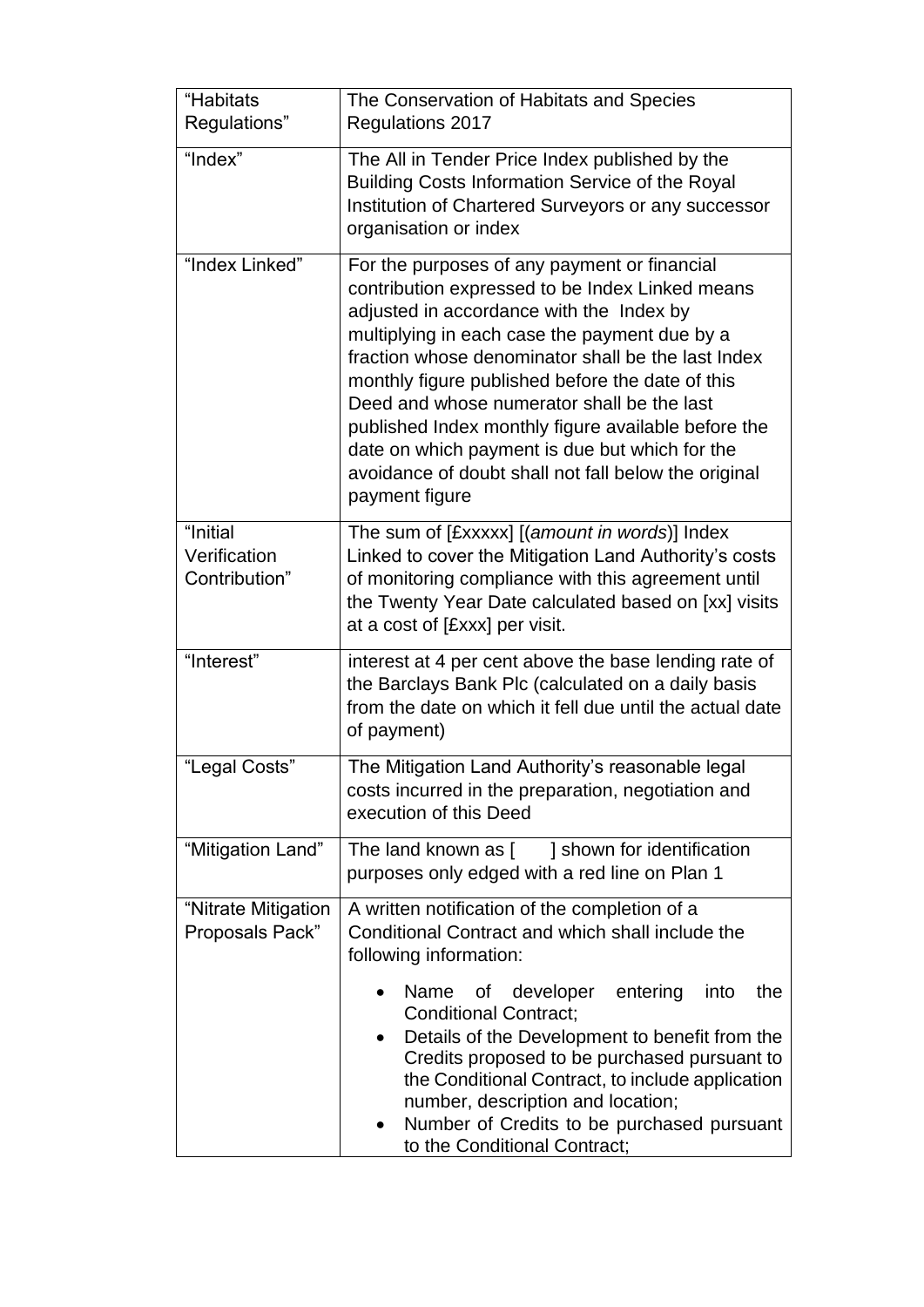|                         | Nitrogen budget for the proposed Credits<br>Linked Land;<br>Details of the proposed Credits Linked Land to<br>include a plan with the proposed Credits<br>Linked Land clearly identifiable and specifying<br>the size of the proposed Credits Linked Land<br>in hectares.                                                                                                                                                                                                                                                                                                                                                                    |  |  |  |
|-------------------------|----------------------------------------------------------------------------------------------------------------------------------------------------------------------------------------------------------------------------------------------------------------------------------------------------------------------------------------------------------------------------------------------------------------------------------------------------------------------------------------------------------------------------------------------------------------------------------------------------------------------------------------------|--|--|--|
| "Notice of<br>Purchase" | A written notification (from the Mitigation Land<br>Owner to the Mitigation Land Authority, a copy of<br>which is to be provided to the purchaser) of the<br>purchase of Credits to include the following<br>information:                                                                                                                                                                                                                                                                                                                                                                                                                    |  |  |  |
|                         | Name of developer purchasing the Credits;<br>Details of the Development to benefit from the<br>Credits, to include application<br>number,<br>description and location;<br>Number of Credits purchased;<br>Nitrogen budget for the Credits Linked Land;<br>Details of the Credits Linked Land to include a<br>plan with the Credits Linked Land clearly<br>identifiable and specifying the size of the<br>Credits Linked Land in hectares.                                                                                                                                                                                                    |  |  |  |
| "Occupation""           | Occupation for the purposes permitted by a<br>Permission but not including occupation by<br>personnel engaged in construction, fitting out or<br>decoration or occupation for marketing or display or<br>occupation in relation to security operations and<br>"Occupy" and "Occupied" shall be construed<br>accordingly                                                                                                                                                                                                                                                                                                                      |  |  |  |
| "Plan 1"                | The plan annexed hereto and marked "Plan 1"<br>showing the Mitigation Land edged red                                                                                                                                                                                                                                                                                                                                                                                                                                                                                                                                                         |  |  |  |
| "Permission"            | A full or outline planning permission subject to<br>conditions to be granted by a local planning authority<br>pursuant to an Application (and for the avoidance of<br>doubt shall include any modifications of such<br>planning permission and variations of conditions<br>attaching to such planning permission, and any<br>minor or non-material amendments to such planning<br>permission provided such modifications, variations<br>or amendments do not increase the number of<br>Credits required for the Development and is first<br>approved in writing by the Local Planning Authority<br>in which the Development Land is located) |  |  |  |
| "Twenty Year<br>Date"   | The date twenty years from the Activation Date                                                                                                                                                                                                                                                                                                                                                                                                                                                                                                                                                                                               |  |  |  |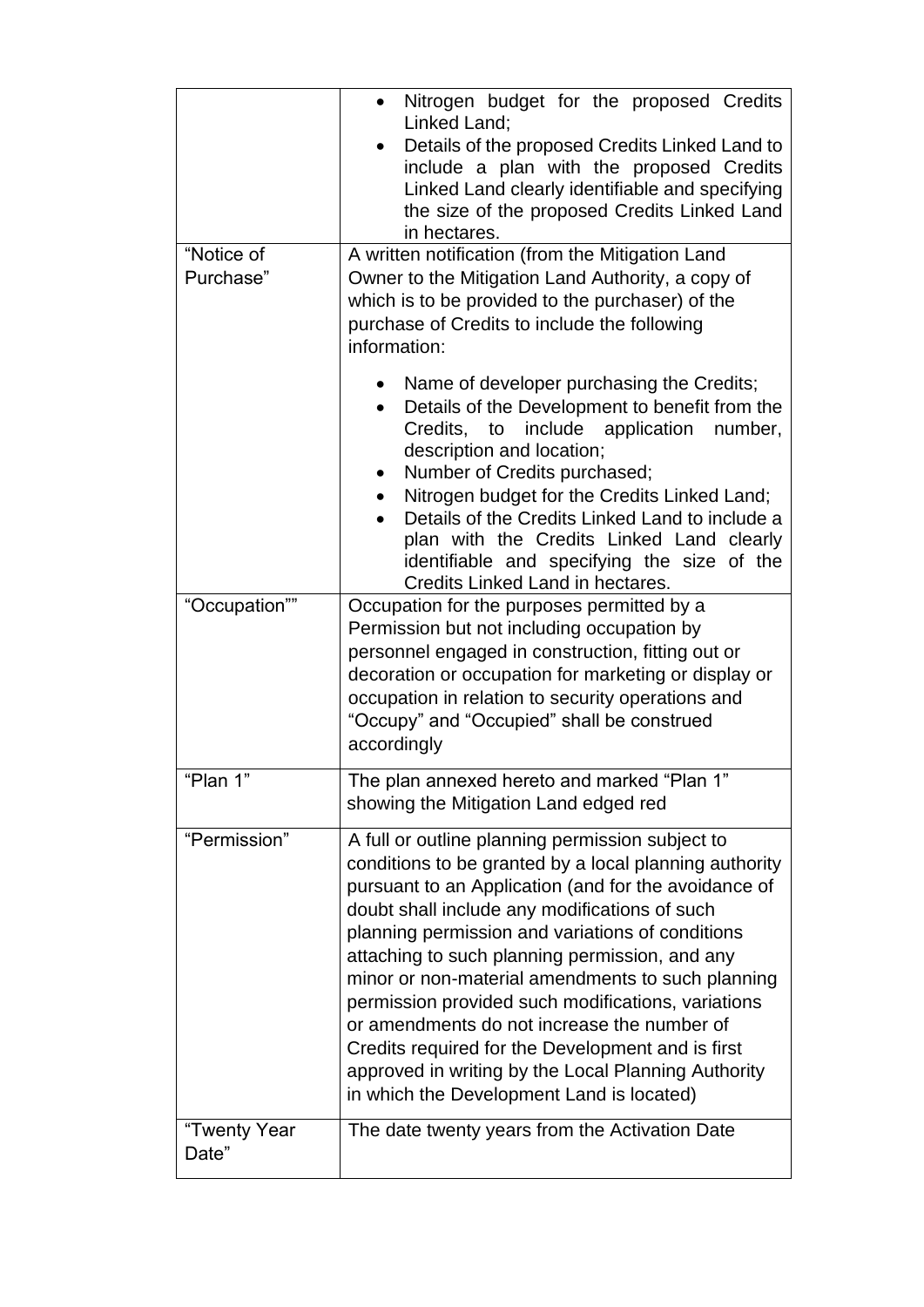| "Verification<br>Contribution"   | The sum of [£xxx] [(amount in words)] Index Linked<br>to cover the Mitigation Land Authority's costs of<br>monitoring compliance with this agreement for years<br>21-125 ([£xxx] every [xx] years and a visit in year<br>125)                                                                                                                                                                                                                                                                                                                                                                                            |
|----------------------------------|--------------------------------------------------------------------------------------------------------------------------------------------------------------------------------------------------------------------------------------------------------------------------------------------------------------------------------------------------------------------------------------------------------------------------------------------------------------------------------------------------------------------------------------------------------------------------------------------------------------------------|
| "Woodland<br>Planting<br>Scheme" | a scheme for the planting of trees on the Mitigation Land (or part<br>of the Mitigation Land, but so that it must always include such<br>part as becomes Credits Linked Land on the Activation Date and<br>on service of any subsequent Notice of Purchase), to include<br>details of number and species of trees and timing of planting,<br>and measures for maintaining and encouraging the successful<br>growth of the trees for a minimum of ten years after planting,<br>and which shall be designed so as to ensure that there will be a<br>minimum of 20% canopy cover across the Mitigation Land at<br>maturity. |
| "Working Day"                    | Monday to Friday inclusive, excluding any bank or public                                                                                                                                                                                                                                                                                                                                                                                                                                                                                                                                                                 |
|                                  | holidays                                                                                                                                                                                                                                                                                                                                                                                                                                                                                                                                                                                                                 |

**1.3**

### **2 INTERPRETATION**

- 2.1 Where in this Deed reference is made to any clause, paragraph, schedule or recital such reference (unless the context otherwise requires) is a reference to a clause, paragraph, schedule or recital in this Deed.
- 2.2 Words of the masculine gender include the feminine and neuter genders and words denoting actual persons include companies, corporations and firms and all words shall be construed interchangeable in that manner.
- 2.3 Wherever there is more than one person named as a party and where more than one party undertakes an obligation all their obligations can be enforced against all of them jointly and severally unless there is an express provision otherwise.
- 2.4 Any reference to an Act of Parliament shall include any modification, extension or re-enactment of that Act for the time being in force and shall include all instruments, orders, plans regulations, permissions and directions for the time being made, issued or given under that Act or deriving validity from it.
- 2.5 References to any party to this Deed shall, to the full extent permitted by law, include the successors in title to that party and to any person deriving title through or under that party and in the case of the Mitigation Land Authority the successors to their respective statutory functions.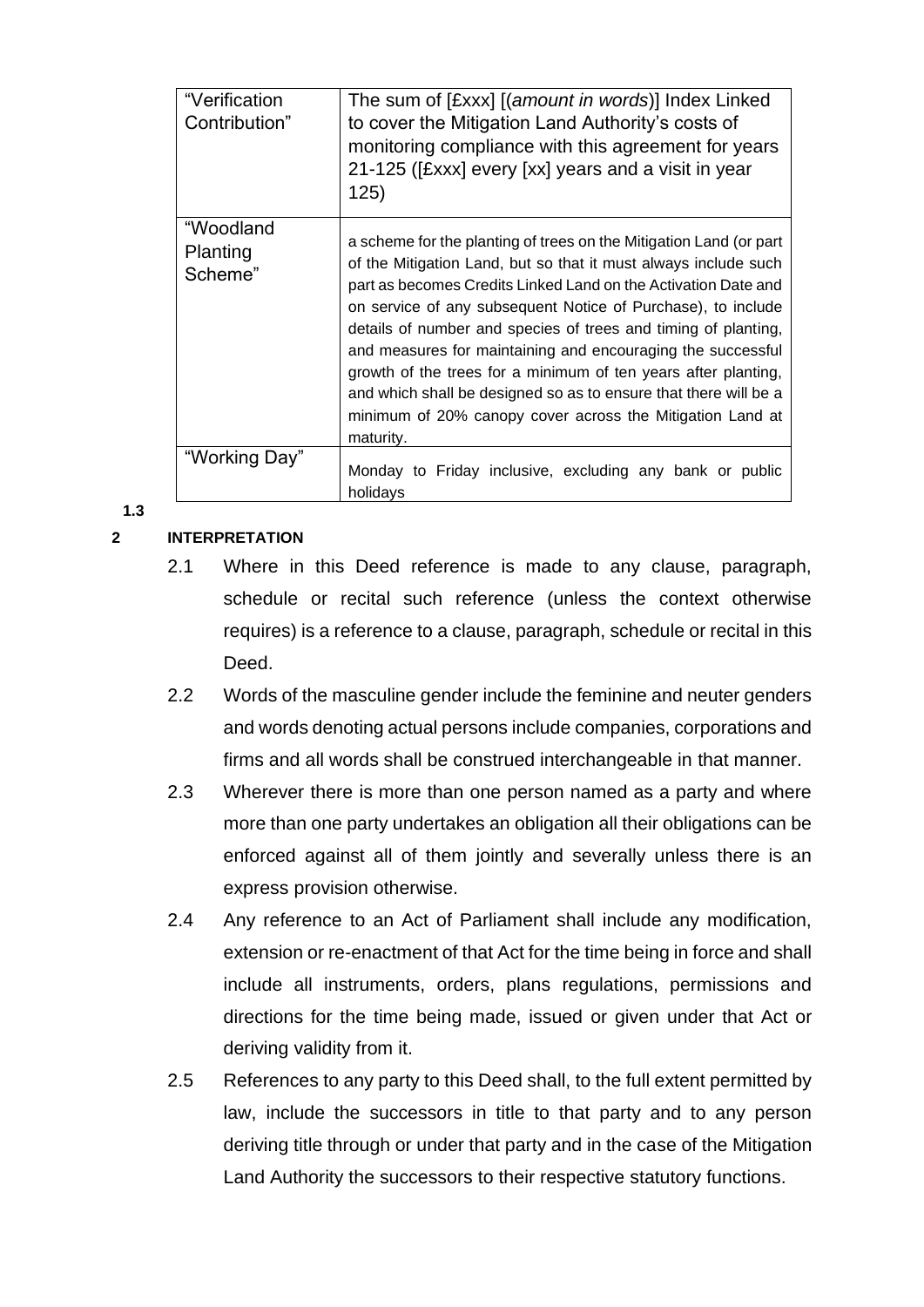- 2.6 References to "the parties" shall mean the parties to this Deed and reference to a "party" shall mean any one of the parties.
- 2.7 The headings and contents list are for reference only and shall not affect construction.
- 2.8 Words importing the singular meaning where the context so admits include the plural meaning and vice versa.

### **3 STATUTORY AUTHORITY**

3.1 This Deed is made pursuant to Section 106 of the Act and the Enabling Powers. The covenants, restrictions and requirements imposed upon the Mitigation Land Owner under this Deed create covenants pursuant to Section 106 of the Act and are enforceable by the Mitigation Land Authority against the Mitigation Land Owner, their successors in title and any person deriving title in the Mitigation Land or any part of it from the Mitigation Land Owner.

### **4 EFFECT OF THE AGREEMENT**

4.1 Subject to clause 4.2 this Deed shall take effect on the day and year first before written.

- 4.2 The covenants contained in Paragraph 1 of the Schedule to this Deed shall only take effect in respect of each area of Credits Linked Land on the date of service of the Notice of Purchase in respect of that Credits Linked Land.
- 4.3 On service by the Mitigation Land Owner on the Mitigation Land Authority of a Notice of Purchase the land identified within that notice shall become Credits Linked Land.

### **5 MITIGATION LAND OWNER'S COVENANTS**

5.1 The Mitigation Land Owner hereby covenants with the Mitigation Land Authority pursuant to section 106 of the Act that it will observe and perform the covenants contained in the Schedule to this Deed subject to the operation of clauses 4.2 and 7.2 of this Deed.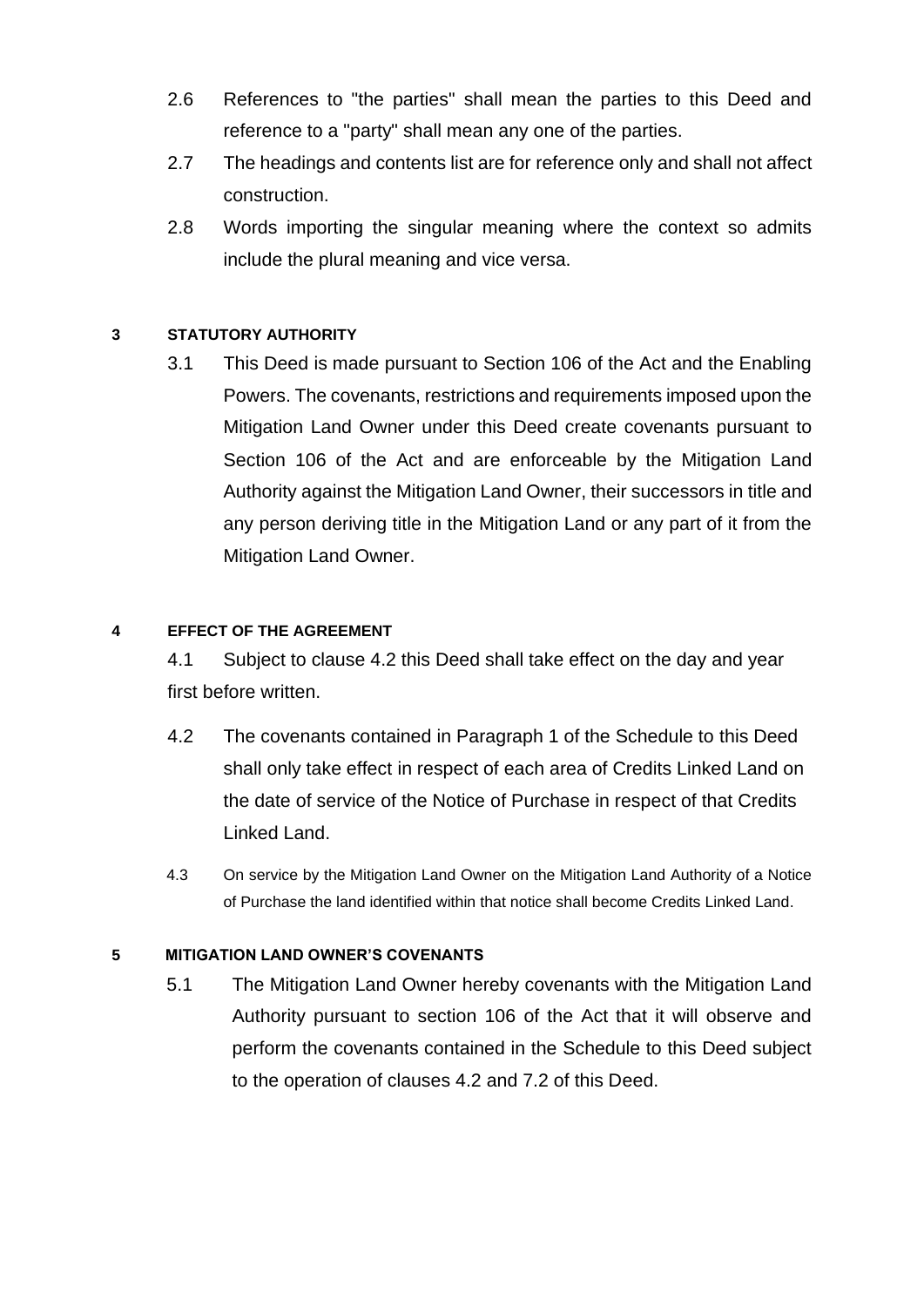### **6 MITIGATION LAND AUTHORITY'S COVENANTS**

6.1 The Mitigation Land Authority hereby covenants with the Mitigation Land Owner that it will observe and perform the covenants contained in paragraph 4 of the Schedule to this Deed subject to the operation of clauses 4.2 and 7.2 of this Deed.

### **7 RELEASE AND LAPSE**

- 7.1 It is hereby agreed that the Mitigation Land Owner shall not be liable for a breach of any of its obligations under this Deed (save for antecedent breaches) after it shall have parted with all of its interests in the Mitigation Land.
- 7.2 Where any Permission expires without having been Commenced or where any Permission is quashed following a successful legal challenge the Credits Linked Land relating to that Permission (via a Notice of Purchase) shall be released automatically on such expiry or quashing of such Permission from the covenants contained in the Schedule to this Deed so that the Mitigation Land Owner shall then be entitled to serve a fresh Notice of Purchase in relation to that Credits Linked Land.
- 7.3 Subject to clause 7.2 the Mitigation Land Owner covenants with the Mitigation Land Authority that it will not allocate any part of the Mitigation Land such that it becomes Credits Linked Land for more than one Development.

### **8 LAND CHARGES**

- 8.1 This Deed is a local land charge and shall be registered as such by the Mitigation Land Authority.
- 8.2 Upon the full satisfaction of all the terms of this Deed the Mitigation Land Owner may request that the Mitigation Land Authority procure that all entries in the register of local land charges relating to it other than those obligations which are of continuing effect be removed as soon as reasonably practicable.

### **9 DUTY TO ACT REASONABLY**

9.1 All parties to this Deed acknowledge that they are under a duty to act reasonably and (without prejudice to generality) if any deed consent approval or expression of satisfaction is due from one party to another under the terms of this Deed the same shall not be unreasonably withheld or delayed.

### **10 NO FETTER ON DISCRETION OR WAIVER**

10.1 Nothing contained or implied in this Deed shall prejudice or affect the rights discretions powers duties and obligations of the Mitigation Land Authority under all statutes bylaws statutory instruments orders and regulations in the exercise of their respective functions as a local authority.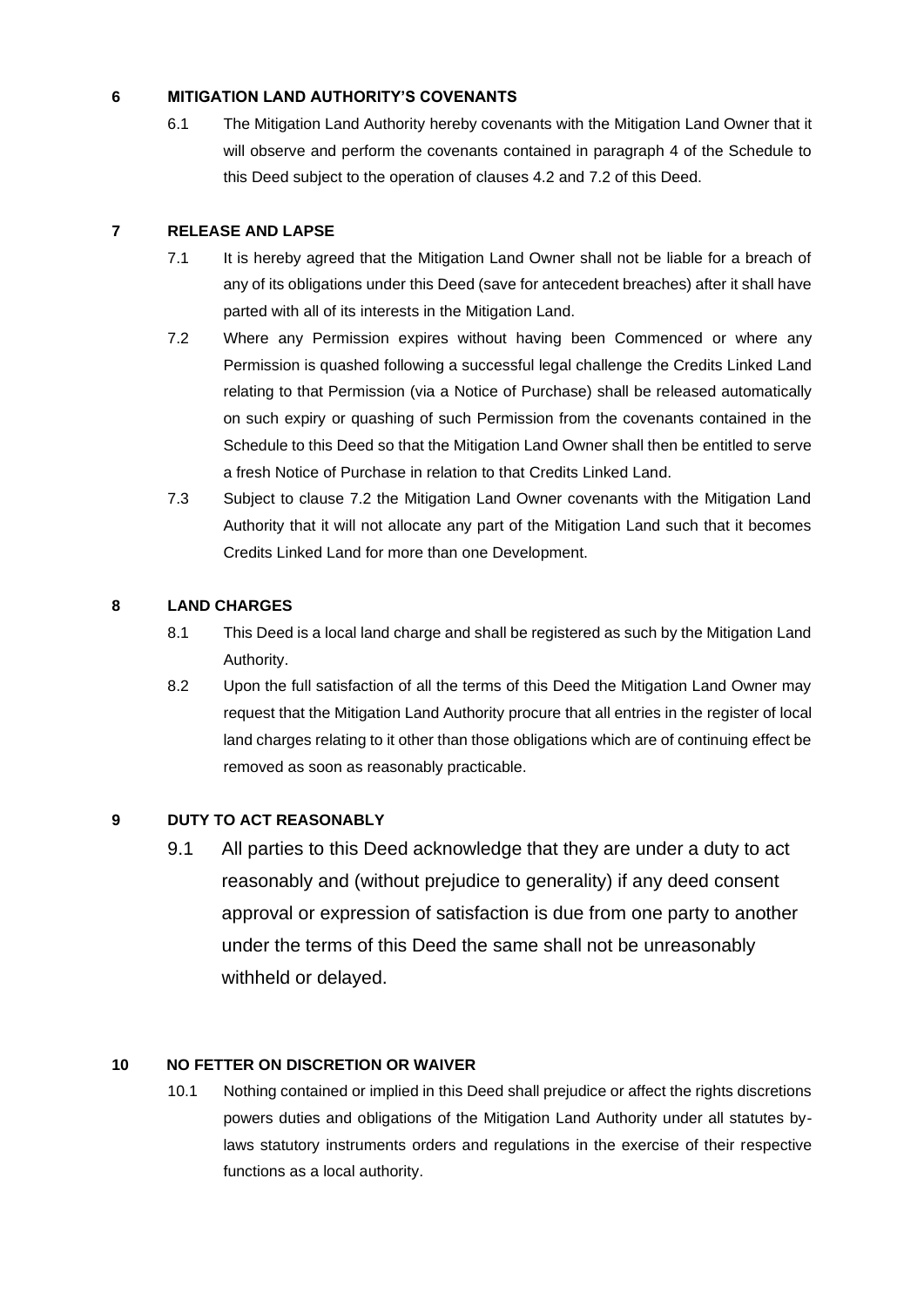10.2 No waiver (whether expressed or implied) by the Mitigation Land Authority of any breach or default in performing or observing any of the covenants terms or conditions of this Deed shall constitute a continuing waiver and no such waiver shall prevent the Mitigation Land Authority from enforcing any of the relevant terms or conditions or from acting upon any subsequent breach or default.

### **11 COVENANT AS TO TITLE**

11.1 The Mitigation Land Owner hereby covenants with the Mitigation Land Authority that no person other than the parties to this Deed has any interest in the Mitigation Land.

### **12 SEVERABILITY**

12.1 It is agreed that if any part of this Deed shall be declared unlawful or invalid by a court of competent jurisdiction then (to the extent possible) the remainder of this Deed shall continue in full force and effect.

### **13 LEGAL COSTS**

13.1 The Mitigation Land Owner hereby covenants with the Mitigation Land Authority that it will on or before the date of this Deed pay the Legal Costs.

### **14 CONTRACT (RIGHTS OF THIRD PARTIES) ACT 1999**

14.1 notwithstanding the provisions of the Contracts (Rights of Third Parties) Act 1999 no part of this Deed shall be enforceable by a third party who is not a party to the Deed and for the avoidance of doubt the terms of this Deed may be varied by Deed between the parties without the consent of any such third party.

### **15 NOTICES**

- 15.1 Any notices required to be served by one party on another under this Deed shall be served by First Class prepaid post or by email in the following manner:
	- 15.1.1 on the Mitigation Land Authority marked "for the attention of [ ]" at the address as detailed above; and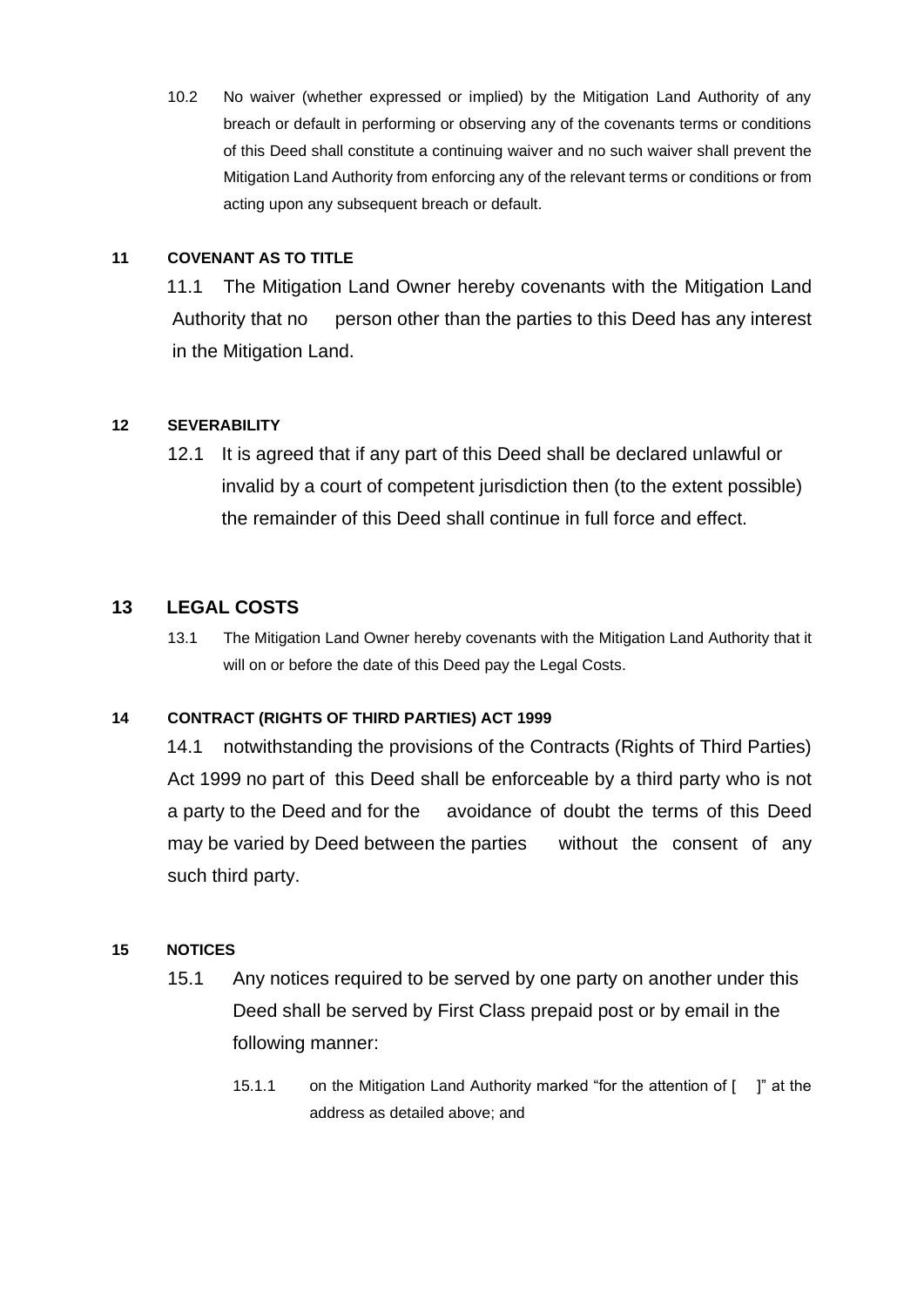- 15.1.2 on the Mitigation Land Owner at the address as detailed above or as notified by the Mitigation Land Owner in writing to the Mitigation Land Authority.
- 15.2 Notices served in accordance with this clause 15 shall be deemed received (a) where sent by first class prepaid post, by 4pm on the second Working Day following posting.

### **16 INTEREST ON LATE PAYMENTS**

16.1 Any amount due from the Mitigation Land Owner under this Deed which is not paid on the due date shall be payable with Interest.

### **17 NOTIFICATION OF SUCCESSORS IN TITLE**

17.1 The Mitigation Land Owner covenants with the Mitigation Land Authority that it will give immediate written notice to the Mitigation Land Authority of any change of ownership of the Mitigation Land if at such time the obligations contained within this Deed have not fully been discharged such notice to give details of the transferee's full name and registered office (if a company or usual address if not) together with the area of the Mitigation Land purchased by reference to a plan.

### **18 JURISDICTION**

18.1 This Deed is governed by and interpreted in accordance with the law of England and the parties submit to the non-exclusive jurisdiction of the courts of England and Wales.

### **19 DELIVERY**

19.1 This Deed is for the purposes of the Regulatory Reform (Execution of Deeds and Documents) Order 2005 a deed and for the avoidance of doubt the Deed shall be deemed not delivered despite being executed by the parties until such time as it is dated.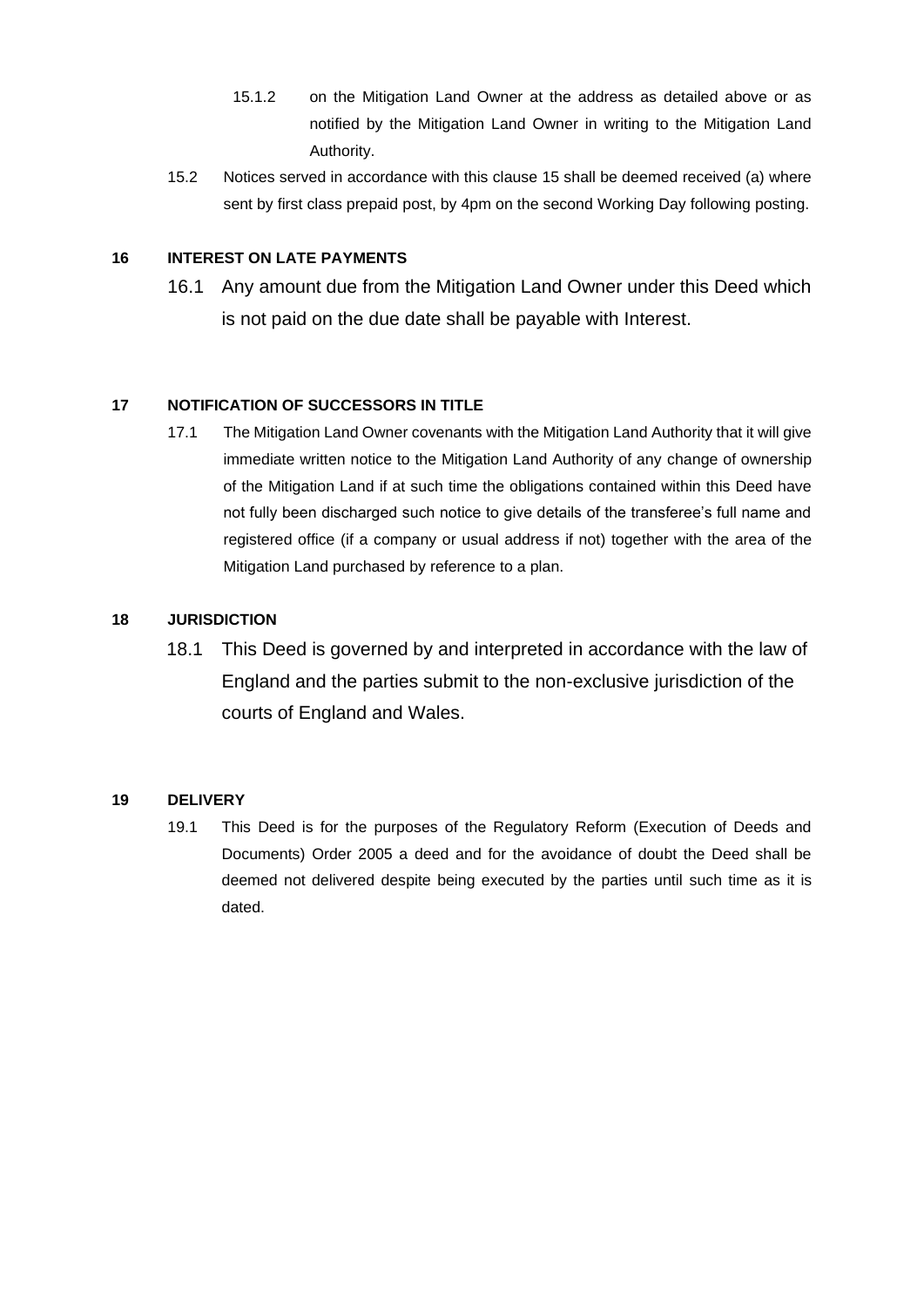# **SCHEDULE**

# **THE COVENANTS**

The Mitigation Land Owner covenants with the Mitigation Land Authority as follows:

# **1. COVENANTS REGULATING USE OF THE MITIGATION LAND**

- 1.1 Subject to paragraph 1.2 of this Schedule not to use any parcel of Credits Linked Land for Agriculture or deposit or permit the deposit of any fertiliser on the Credits Linked Land during the lifetime of the Development that is linked to that parcel of Credits Linked Land.
- 1.2 Notwithstanding the provisions of paragraph 1.1 of this Schedule, the following activities (without limitation) shall for the avoidance of doubt be permitted:
	- 1.2.1 The harvesting and removal of any existing crop in the ground at the Activation Date provided no additional fertiliser inputs are applied;
	- 1.2.2 the planting and management of trees in accordance with the Woodland Planting Scheme;
	- 1.2.3 leaving the Credits Linked Land naturally to regenerate;
	- 1.2.4 planting and maintaining greensward;
	- 1.2.5 creating and maintaining open space;
	- 1.2.6 creating and maintaining forestry rides;
	- 1.2.7 the carrying out and maintenance of any planting scheme or woodland management plan that is first approved by Natural England, the Forestry Commission, or any other authority for the time being with relevant responsibility for land such as the Mitigation Land

provided no further fertiliser inputs are applied.

1.3 By no later than two months after (a) the Activation Date and (b) the date of service of any subsequent Notice of Purchase to submit to the Mitigation Land Authority for its written approval a Woodland Planting Scheme. For the avoidance of doubt a Woodland Planting Scheme submitted under this paragraph must always include within its scope the area of the Mitigation Land that is, by virtue of a served Notice of Purchase, becoming Credits Linked Land, and it may (but need not – the matter being entirely at the Mitigation Land Owner's discretion) include other parts of the Mitigation Land in anticipation of further Notices of Purchase. Where a Woodland Planting Scheme is submitted in relation to land ("Additional Land") that was not at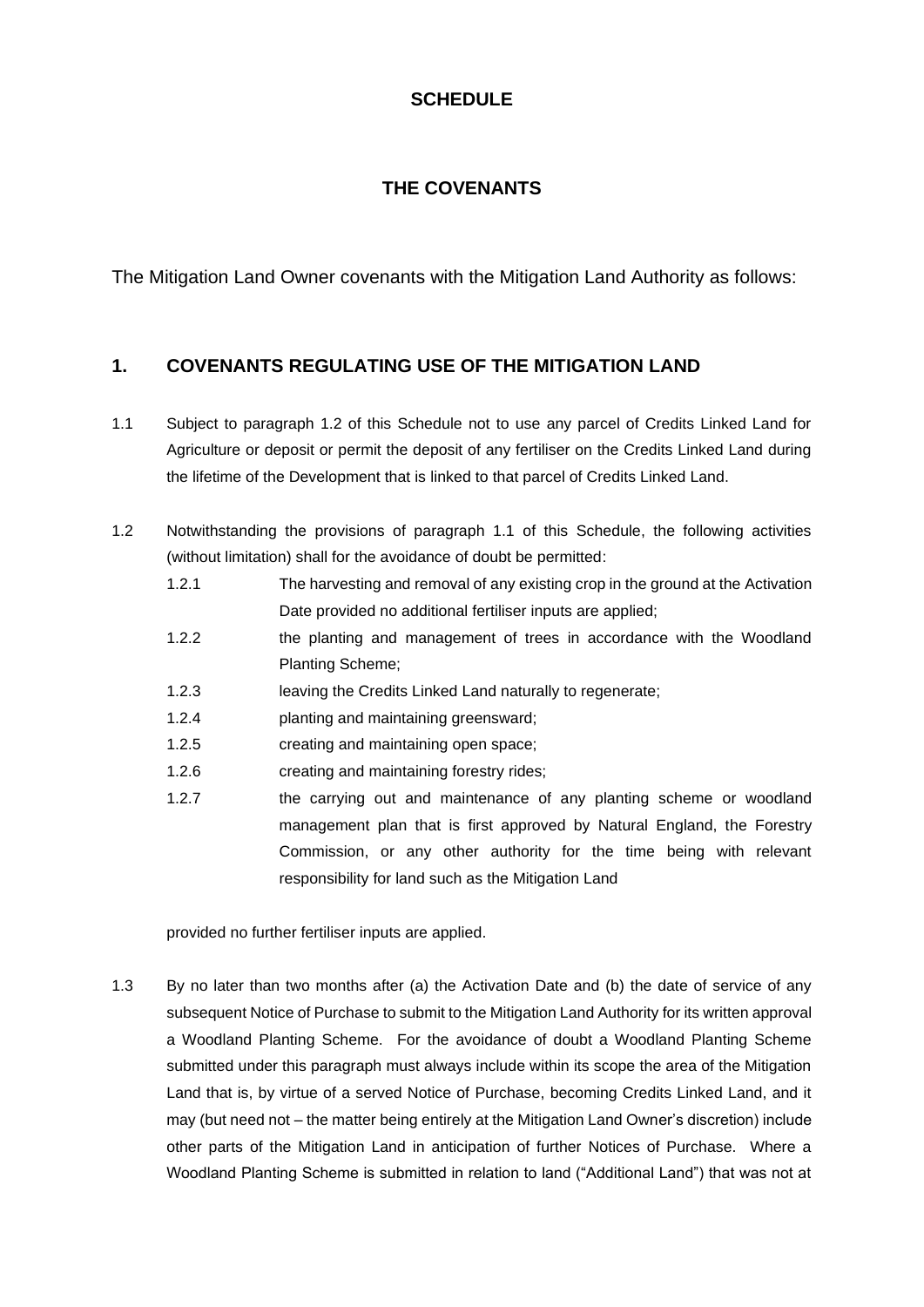the relevant time Credits Linked Land and that Scheme is approved by the Mitigation Land Authority, there is no requirement for any further Woodland Planting Scheme to be submitted in relation to that Additional Land when a subsequent Notice of Purchase is served that has the effect of that Additional Land becoming Credits Linked Land in due course unless the Mitigation Land Owner wishes to vary the scheme subsequently.

- 1.4 Following approval of each Woodland Planting Scheme, to implement and thereafter comply with the approved Woodland Planting Scheme:
	- (a) in so far as it relates to any parcel of land that becomes Credits Linked Land; and
	- (b) so that any required planting shall take place no later than the next planting season following such parcel of land becoming Credits Linked Land (but may occur earlier).
- 1.5 The parties acknowledge that any Woodland Planting Scheme may need to be varied from time to time. Any such variation may be proposed by the Mitigation Land Owner and then will be subject to approval in line with the process contemplated by paragraph 1.3 of this schedule.

### **2. NOTIFICATION REQUIREMENTS**

- 2.1 Upon the completion of a Conditional Contract, the Mitigation Land Owner shall immediately provide to the proposed purchaser under that Conditional Contract the Nitrate Mitigation Proposals Pack.
- 2.2 Upon completion of any sale of Credits, but only once the Mitigation Land Owner has been paid in full for such sale, the Mitigation Land Owner shall immediately:
	- (a) send the relevant Notice of Purchase to the Mitigation Land Authority; and
	- (b) provide a copy of that Notice of Purchase to the purchaser of the Credits.

# **3. VERIFICATION CONTRIBUTIONS**

3.1 The Mitigation Land Owner undertakes to the Mitigation Land Authority to pay the Initial Verification Contribution and the Verification Contribution to the Mitigation Land Authority on or before the Activation Date.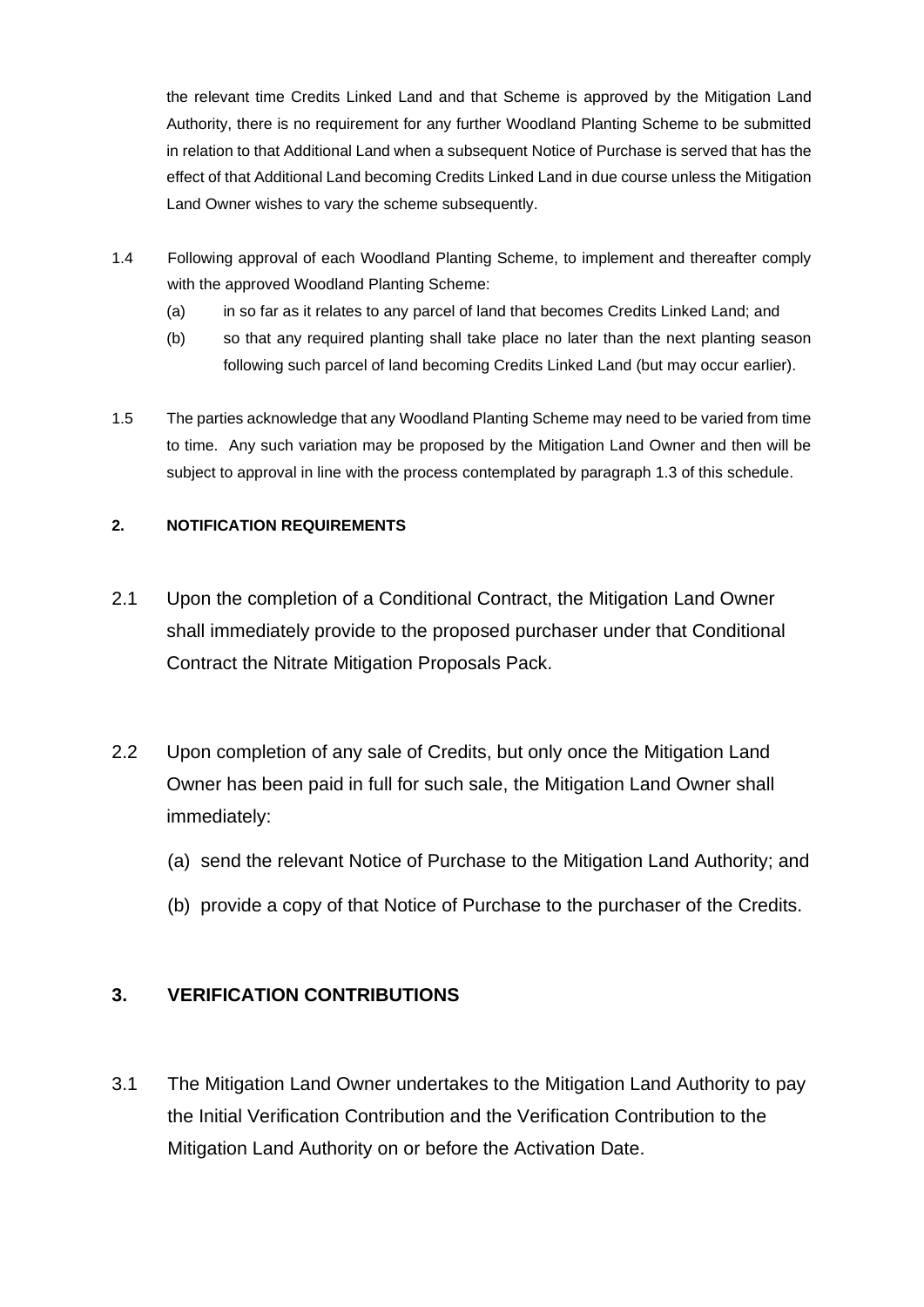# **THE MITIGATION LAND AUTHORITY OBLIGATIONS**

### **4. ACCESS PROVISIONS**

4.1 In connection with the Mitigation Land Authority's accessing the Mitigation Land for the purpose of monitoring compliance with this Deed the following provisions apply:

4.1.1 All access onto the Mitigation Land and any adjoining land belonging to the Mitigation Land Owner shall be entirely at the risk of the Mitigation Land Authority;

4.1.2 Without prejudice to paragraph 4.1.1, the Mitigation Land Authority will give the Mitigation Land Owner no fewer than 7 days' written notice of any inspections (which will set out the expected duration of the inspection and include a list of the equipment that the Mitigation Land Authority will use for the monitoring and verification inspection) and will also give the Mitigation Land Owner or his representative the opportunity to accompany the Mitigation Land Authority's representative on any monitoring or verifying inspection to assist with site safety; and

4.1.3 In gaining access to the Mitigation Land, the Mitigation Land Authority will cause no damage or disturbance to the Mitigation Land nor to any adjoining land of the Mitigation Land Owner nor to any operations carried out thereon by or on behalf of the Mitigation Land Owner.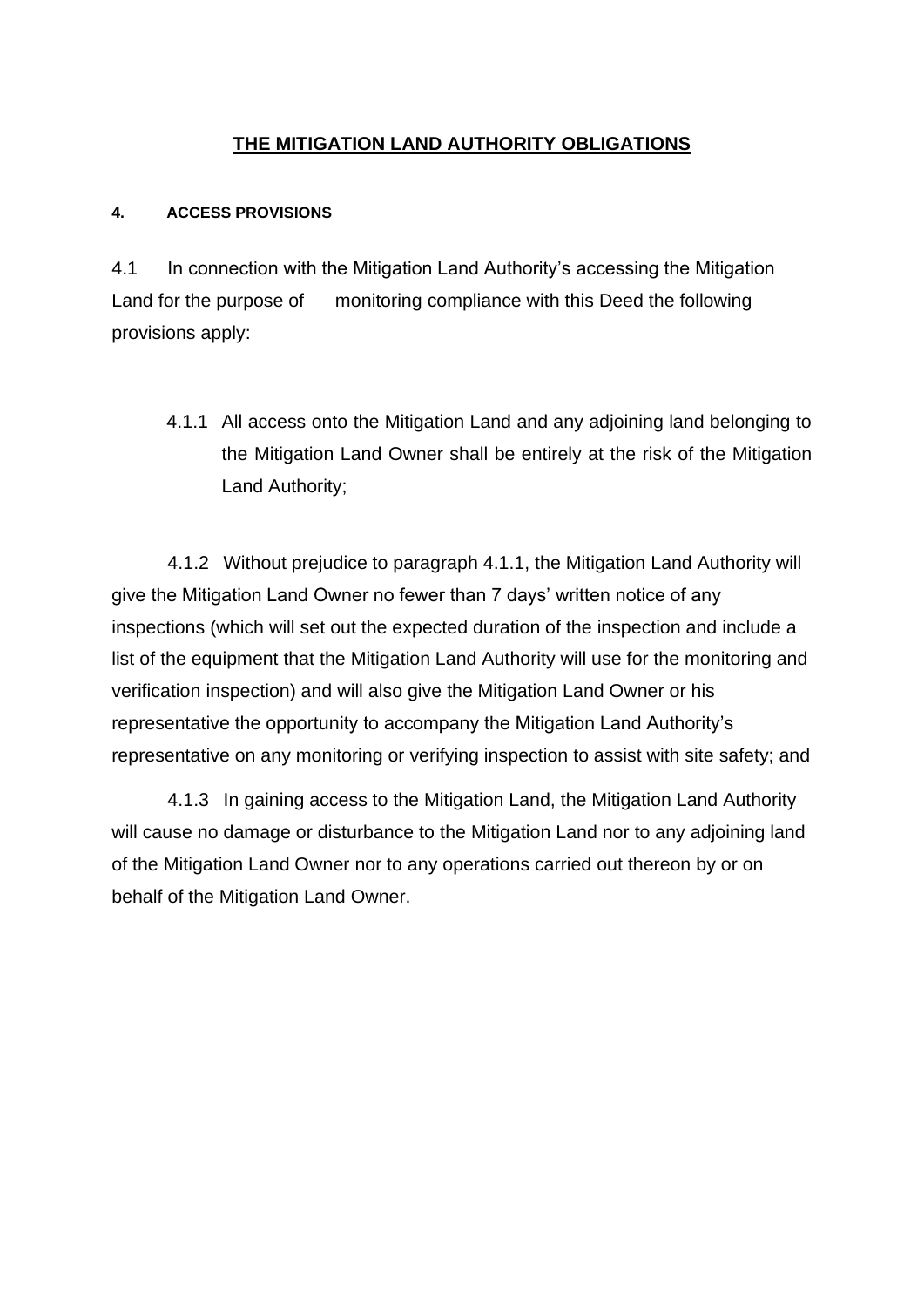**IN WITNESS** whereof the parties hereto have executed this Deed on the day and year first before written

| THE COMMON SEAL OF                             |  |  |
|------------------------------------------------|--|--|
| [MITIGATION LAND AUTHORITY]                    |  |  |
| was affixed in the presence of:                |  |  |
| <b>Authorised Signatory:</b>                   |  |  |
| SIGNED as a deed by<br>[MITIGATION LAND OWNER] |  |  |
| In the presence of:                            |  |  |

Witness Signature:

| Name:    |  |
|----------|--|
| Address: |  |
|          |  |
|          |  |
|          |  |
|          |  |